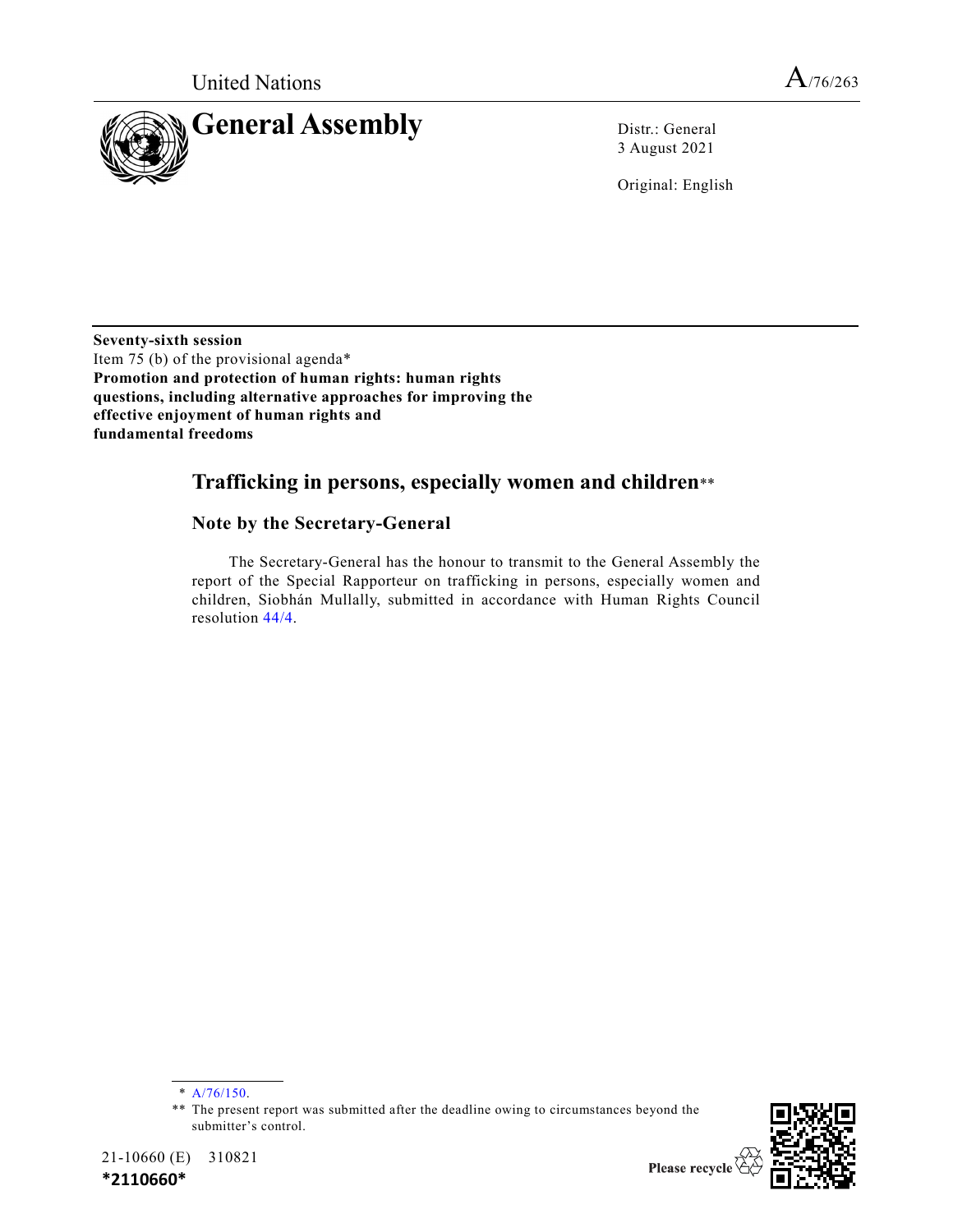## **Report of the Special Rapporteur on trafficking in persons, especially women and children, Siobhán Mullally**

#### *Summary*

In the present report, the Special Rapporteur on trafficking in persons, especially women and children, Siobhán Mullally, examines the intersections between trafficking by proscribed groups and terrorism, and in particular the continuing failures in terms of identification of and assistance to the victims of trafficking and in terms of the protection of their human rights. Despite increased attention to the intersections between trafficking in persons and terrorism, measures to prevent trafficking are limited and often ineffective, and we see repeated failures of protection. Accountability for the serious human rights violation of trafficking in persons is limited, and impunity persists. In the report, the Special Rapporteur highlights the obligations of States to apply the principle of non-discrimination in all actions to combat human trafficking and to ensure effective access to protection. The particular risks of child trafficking and the targeting of children by proscribed groups are examined, as are the risks faced by persons, who are forcibly displaced, including unaccompanied and separated children. In the report, the Special Rapporteur also highlights the need for more effective prevention and protection measures for all forms of trafficking, particularly in conflict and humanitarian settings, as well as States' positive obligations in respect of the identification of victims, assistance to victims and repatriation.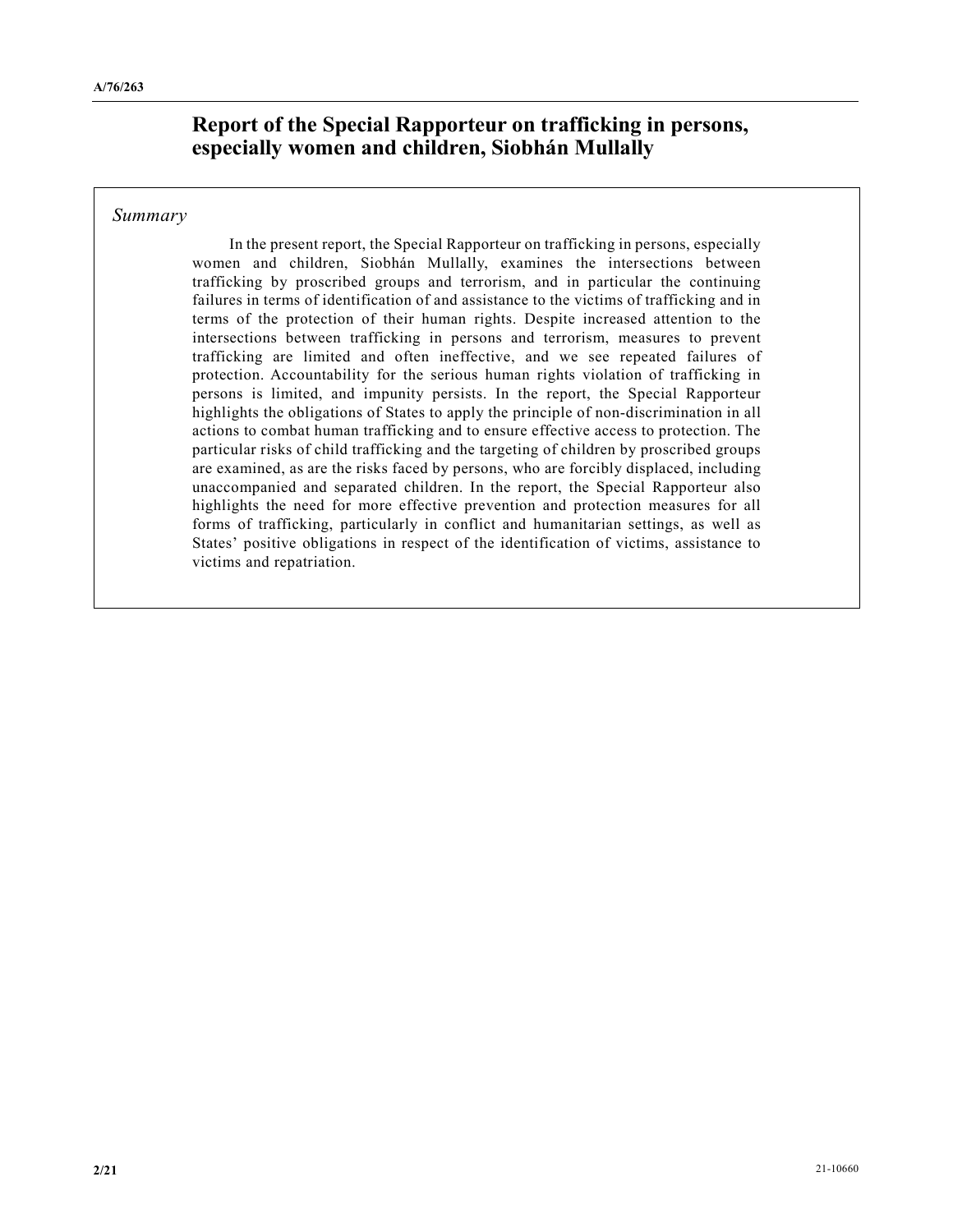#### **I. Introduction**

1. The Special Rapporteur on trafficking in persons, especially women and children notes that, in line with the increased focusing of attention on conflict-related trafficking in persons, the relationship between trafficking and terrorism has attracted increased attention in international forums including in several Security Council resolutions and in the work of special procedures of the Human Rights Council and of treaty bodies, regional human rights bodies, international organizations and civil society. The intersections of trafficking and terrorism, and in particular the continuing failures in terms of the protection of the human rights of victims of trafficking in this context, are the focus of the present report.<sup>[1](#page-2-0)</sup> The report has benefited from discussions with key stakeholders, civil society, practitioners, policymakers and academics as well as international organizations and United Nations system entities.<sup>[2](#page-2-1)</sup>

2. Despite increased attention to the intersections between trafficking in persons and terrorism, measures to prevent trafficking are limited and often ineffective, and we see repeated failures of protection. Accountability for the serious human rights violation of trafficking in persons is limited, and impunity persists. These failings are not inevitable. Concerted action by States, peacekeeping forces and humanitarian actors, in partnership with civil society and victims and survivors, can address these failings and ensure the effective implementation of international human rights and humanitarian law to protect victims of trafficking.

3. In his report on the activities of the United Nations system in implementing the United Nations Global Counter-Terrorism Strategy, in advance of the seventh review of the Strategy, the Secretary-General outlines United Nations action with respect to the rights of victims of sexual violence committed by terrorist groups (see [A/75/729](https://undocs.org/en/A/75/729) and  $A/75/729/Corr.1$ ). References to conflict-driven trafficking in persons are included in the report, with particular attention to the disproportionate impact on women and girls, and the stigmatization of survivors and their children. The Special Rapporteur notes that such stigmatization has material consequences for the victims, including their rejection by communities, refusals to provide them with consular assistance or to facilitate and support their repatriation, and difficulties in securing identity documents, which, in turn, leads to statelessness and associated human rights violations. These failures to ensure effective protection of the rights of trafficked persons lead to heightened risks of refoulement and retrafficking, and to failures of States' positive obligations to provide specialized assistance and protection, and access to effective remedies. These obligations are at the core of a human rights-based approach to prevention and protection, and to ensuring accountability for human trafficking. They are essential to ensure that the object and purpose of the Protocol to Prevent, Suppress and Punish Trafficking in Persons, Especially Women and Children, supplementing the United Nations Convention against Transnational

<span id="page-2-0"></span><sup>&</sup>lt;sup>1</sup> There is no universally accepted definition of terrorism. Security Council resolution [1566 \(2004\)](https://undocs.org/en/S/RES/1566(2004)) refers to: "criminal acts, including against civilians, committed with the intent to cause death or serious bodily injury, or taking of hostages, with the purpose to provoke a state of terror in the general public or in a group of persons or particular persons, intimidate a population or compel a government or an international organization to do or to abstain from doing any act, which constitute offences within the scope of and as defined in the international conventions and protocols relating to terrorism". See also the report of the Special Rapporteur on the promotion and protection of human rights and fundamental freedoms while countering terrorism [\(A/73/361\)](https://undocs.org/en/A/73/361).

<span id="page-2-1"></span><sup>&</sup>lt;sup>2</sup> The Special Rapporteur is grateful to the International Human Rights Clinic at Duke University, in particular to professors Jayne Huckerby and Aya Fujimura-Fanselow, and to Noemi Magugliani, Irish Centre for Human Rights, National University of Ireland, Galway (NUI Galway), for background research for the present report.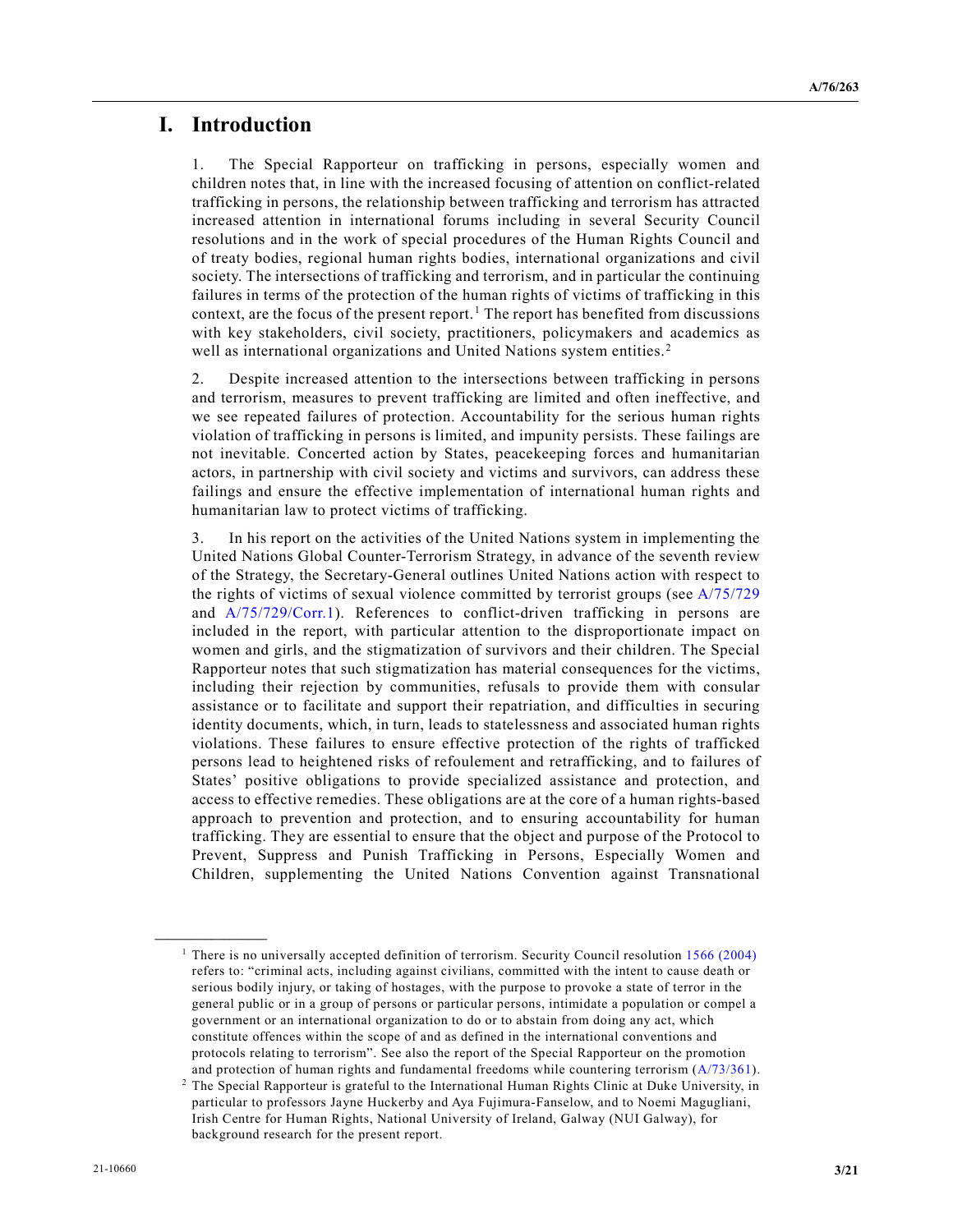Organized Crime (Trafficking in Persons Protocol) – to protect and assist victims of trafficking "with full respect for their human rights" – is fulfilled.

4. The Special Rapporteur notes that while the contexts of terrorism, conflict and forced displacement contribute to heightened risks of trafficking in persons, such risks are rooted in continuums of exploitation linked to structural discrimination, violence, poverty and exclusion, which are part of the everyday and are not exceptional. Structural, sex-based discrimination, constituting gender-based violence, as a root cause of trafficking, is exacerbated in contexts of forced displacement, armed conflict and terrorism. The focusing of attention on the trafficking-terrorism nexus, while essential to recognizing the concerns arising from the activities of proscribed groups and the human rights obligations of States, also brings with it certain risks. Trafficking in persons may appear to be exceptional, and limited attention may be given to underlying persistent root causes that create a climate of impunity for trafficking and that produce the structural conditions within which exploitation occurs (Committee on the Elimination of Discrimination against Women, general recommendation No. 38 (2020) on trafficking in women and girls in the context of global migration, para. 10). It is critical, therefore, that in recognizing the linkages between terrorism and trafficking in persons, that the underlying root causes of exploitation are fully addressed and recognized.

5. There is some, albeit limited, attention given to the linkages between terrorism and trafficking by the United Nations human rights treaty bodies. The link between forced displacement, heightened risks of trafficking and the activities of proscribed groups is recognized by the Committee on the Elimination of Discrimination against Women, for example in its concluding observations on the combined third and fourth periodic reports of the Niger. The Committee noted that terrorist attacks had resulted in major population displacement and specifically highlighted the risks faced by displaced women and girls, including:

sexual and gender-based violence, as well as child marriage, forced marriage, trafficking in persons, forced prostitution and abduction by terrorist groups for use in suicide bombings and sexual slavery<sup>[3](#page-3-0)</sup>

6. Citing its general recommendations No. 30 (2013) on women in conflict prevention, conflict and post-conflict situations and No. 32 (2014) on the genderrelated dimensions of refugee status, asylum, nationality and statelessness of women, the Committee recommended that the Niger:

Collect data on incidents of gender-based violence against women and girls, in particular sexual violence, and of child marriage, forced marriage, trafficking in persons, forced prostitution and abduction by terrorist groups in the State party<sup>[4](#page-3-1)</sup>

7. The Counter-Terrorism Committee Executive Directorate has highlighted the importance of ensuring that victims of sexual violence associated with human trafficking perpetrated by armed or terrorist groups are recognized as legitimate victims of conflict and/or terrorism and that measures to address their situation are considered to be an integral part of counter-terrorism strategies.<sup>[5](#page-3-2)</sup> Recognizing trafficked persons as also being victims of terrorism ensures that they may benefit from national relief and reparations programmes on a basis of equality with other such victims. [6](#page-3-3) Such recognition also fulfils the requirements of non-discrimination. It is

<span id="page-3-1"></span><span id="page-3-0"></span><sup>3</sup> [CEDAW/C/NER/CO/3-4,](https://undocs.org/en/CEDAW/C/NER/CO/3-4) para. 10 (b).

 $4$  Ibid., para. 11 (b).

<span id="page-3-2"></span> $5$  Counter-Terrorism Committee Executive Directorate, (2019) "Identifying and exploring the nexus between human trafficking, terrorism and terrorism financing", p. 52.

<span id="page-3-3"></span> $6$  [A/73/171,](https://undocs.org/en/A/73/171) para. 76 (d).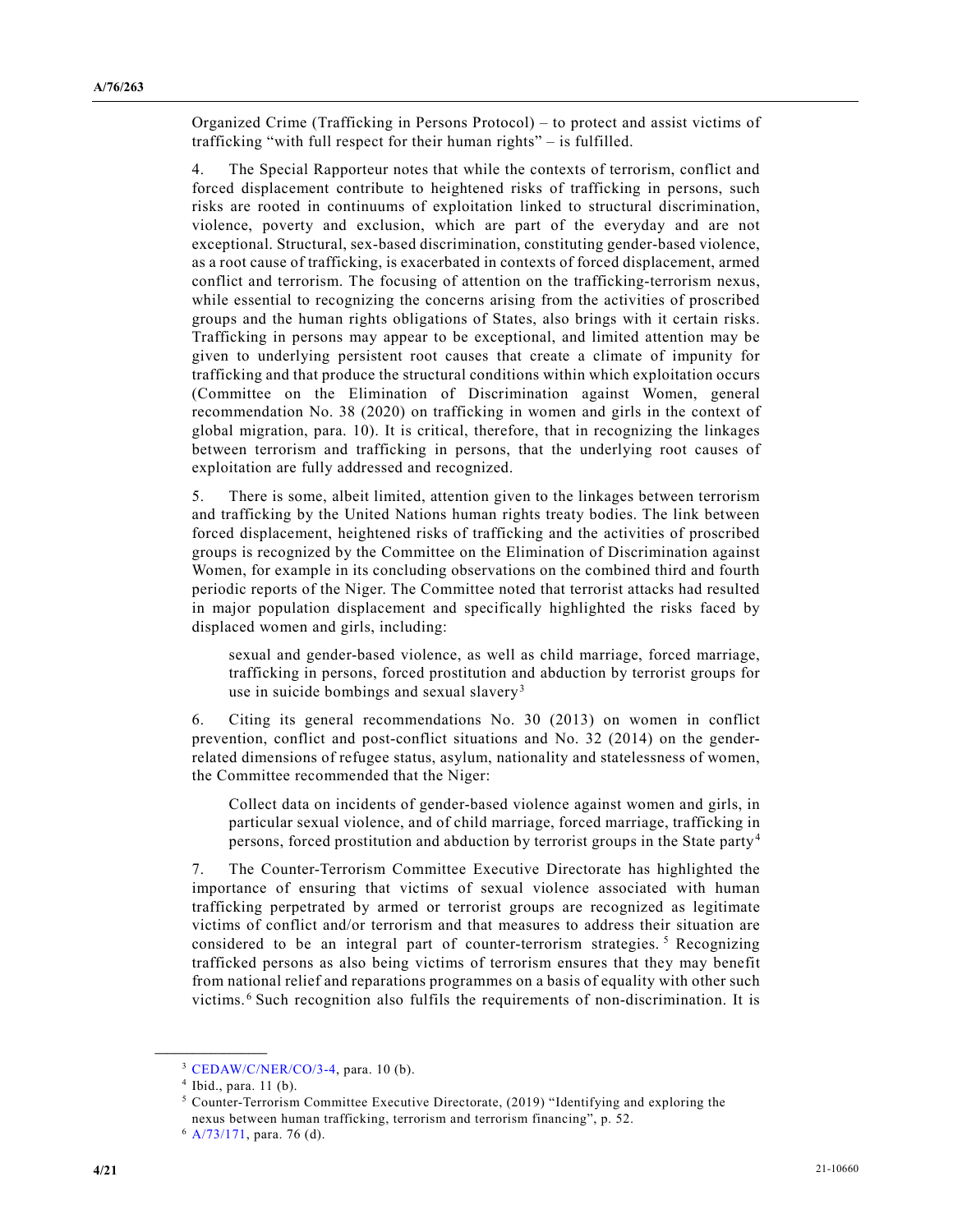important, however, to ensure that victims of all forms of trafficking are recognized as such, and that all purposes of exploitation are addressed in anti-trafficking actions.

8. The coronavirus disease (COVID-19) pandemic has increased the risks of trafficking in persons. These risks are linked to rising unemployment, the closure of schools, the difficulties faced by civil society in providing assistance to trafficked persons, the closure of borders and restrictions on movement, as well as the diversion of law enforcement resources and social protection services to other priority areas. This context has contributed to gaps in protection. At the same time, proscribed groups are taking advantage of the pandemic to intensify their actions and to benefit from opportunities for recruitment through the increased presence of children and adults in the digital environment. [7](#page-4-0)

#### **II. Impunity for trafficking in persons linked to terrorism**

9. The Special Rapporteur is concerned that despite the increased visibility of and the focusing of attention on the trafficking-terrorism nexus, there continues to be limited accountability for trafficking in persons in such contexts. Rather than prosecutions for crimes of trafficking in persons, the focus is on investigations and prosecutions for affiliation with proscribed groups. This deflection of attention away from trafficking in persons and related human rights obligations of States leads to impunity for the crime of trafficking and a failure to ensure access to justice and to effective remedies for trafficked persons. Much of the attention given to the nexus between human trafficking and terrorism in United Nations action has focused on the linkages between terrorism and organized crime, including human trafficking. There is a risk that responses to human trafficking in United Nations action become highly securitized and remain confined within a law enforcement, security and risk framework. It is critical now, in addressing linkages between trafficking and terrorism, that the human rights of victims of trafficking and States' positive obligations of prevention, protection and partnership, as well as prosecution, are fully and effectively addressed.

10. Failing to recognize the nexus between terrorism and trafficking in persons contributes to a climate of impunity and a failure of accountability for serious human rights violations, including in the context of atrocity crimes. Despite the repeated references to conflict-related trafficking, and to trafficking in persons by proscribed groups, there are limited investigations and prosecutions for such crimes. There is also limited access to remedies for victims. As has been noted, "[p]rosecutions, where they occur, remain mostly based on affiliation with terrorist groups. This leaves survivors completely out of the judicial process."<sup>[8](#page-4-1)</sup>

11. As the European Court of Human Rights has noted in *Rantsev v. Cyprus and Russia*, as trafficking offences may take place in the country of origin, as well as in the country of destination, a failure to investigate the recruitment aspect of alleged trafficking "would allow an important part of the trafficking chain to act with

<span id="page-4-0"></span><sup>7</sup> [S/2021/312,](https://undocs.org/en/S/2021/312) para. 13. See the submission of the Special Rapporteur on trafficking in persons, especially women and children, on the draft general comment No. 25 of the Committee on the Rights of the Child on child rights in relation to the digital environment, available at: [https://ohchr.org/en/issues/trafficking/pages/traffickingindex.aspx.](https://ohchr.org/en/issues/trafficking/pages/traffickingindex.aspx)

<span id="page-4-1"></span><sup>8</sup> Statement by the Special Representative of the Secretary-General on sexual violence in conflict at the special event on the gender dimensions of criminal justice responses to terrorism, held in Kyoto, Japan, on 8 March 2021, as part of the Fourteenth United Nations Congress on Crime Prevention and Criminal Justice. Available at: [https://bit.ly/3jY6yzX.](https://bit.ly/3jY6yzX)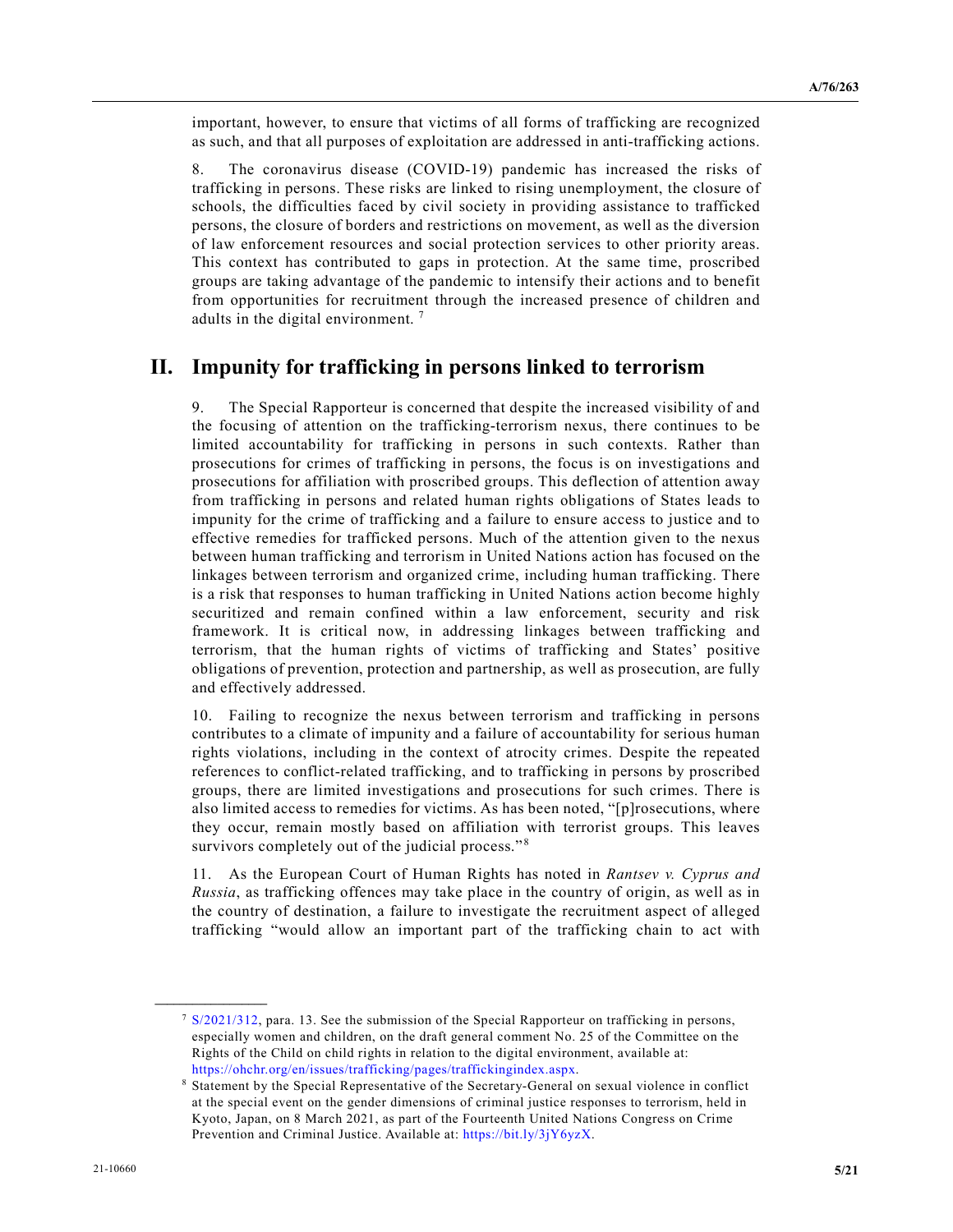impunity […] The need for a full and effective investigation covering all aspects of trafficking allegations from recruitment to exploitation is indisputable". [9](#page-5-0)

12. The Special Rapporteur notes that where the focus of an investigation or prosecution is on trafficking linked to terrorism, this may deflect attention away from accountability for atrocity crimes. Responding to trafficking in persons as an atrocity crime may better reflect the experiences and perspectives of survivors/victims, rather than as a crime linked to terrorism.

# **III. Non-discrimination: discrimination and racism as obstacles to prevention and to the identification and protection of victims of trafficking**

13. The Special Rapporteur is concerned that, rather than being recognized as victims, with corresponding rights, those who are linked to proscribed groups can be wrongly criminalized and stigmatized. The Secretary-General has reflected that: "women and children formerly associated with violent extremist and terrorist groups are viewed primarily as 'affiliates' rather than victims"<sup>[10](#page-5-1)</sup> and that "in some cases, actions by the authorities have reinforced those suspicions […] in Libya, Nigeria and Somalia, returning women and girls have been detained as 'accomplices'." [11](#page-5-2)

14. Racism and discrimination against minority groups and indigenous peoples are root causes of trafficking in persons. Such discrimination and related human rights violations also limit States' responses to trafficking in persons, leading to failures of prevention, of identification and assistance, and consequent failures of protection for victims. The Office of the United Nations High Commissioner for Human Rights Recommended Principles and Guidelines on Human Rights at International Borders provide that measures taken to address irregular migration or to counter terrorism, human trafficking or migrant smuggling should not be discriminatory in purpose or effect, including by subjecting migrants to profiling on the basis of prohibited grounds. [12](#page-5-3) Discrimination is linked to trafficking in persons and to terrorism, in many ways. Persons at a heightened risk of trafficking in the context of conflict and terrorism – irregular migrants, stateless persons, non-citizens and asylum-seekers, members of minority groups and internally displaced persons – are also those most likely to experience discrimination, including multiple and intersecting forms of discrimination on the grounds of race and ethnicity, religion, gender, migration and socioeconomic status.

15. The Special Rapporteur highlights the relevance of the principle of non-discrimination in international human rights law. Specifically, article 14 (2) of the Trafficking in Persons Protocol states that protective measures shall be:

applied in a way that is not discriminatory to persons on the ground that they are victims of trafficking in persons. The interpretation and application of those measures shall be consistent with internationally recognized principles of non-discrimination.

16. It is a very serious concern that, where trafficking occurs in the context of terrorism, discrimination by States leads to a failure to identify victims of trafficking as such, and to consequent failures of protection. As is noted by the Special

<span id="page-5-0"></span><sup>9</sup> Application No. 25965/04, para. 307.

<span id="page-5-1"></span><sup>&</sup>lt;sup>10</sup> Report of the Secretary-General on conflict-related sexual violence ( $S/2020/487$ ), para. 15.

<span id="page-5-2"></span><sup>&</sup>lt;sup>11</sup> Report of the Secretary-General on conflict-related sexual violence  $(S/2018/250)$ , para. 19.

<span id="page-5-3"></span><sup>&</sup>lt;sup>12</sup> OHCHR, Recommended Principles and Guidelines on Human Rights at International Borders (Geneva, 2014).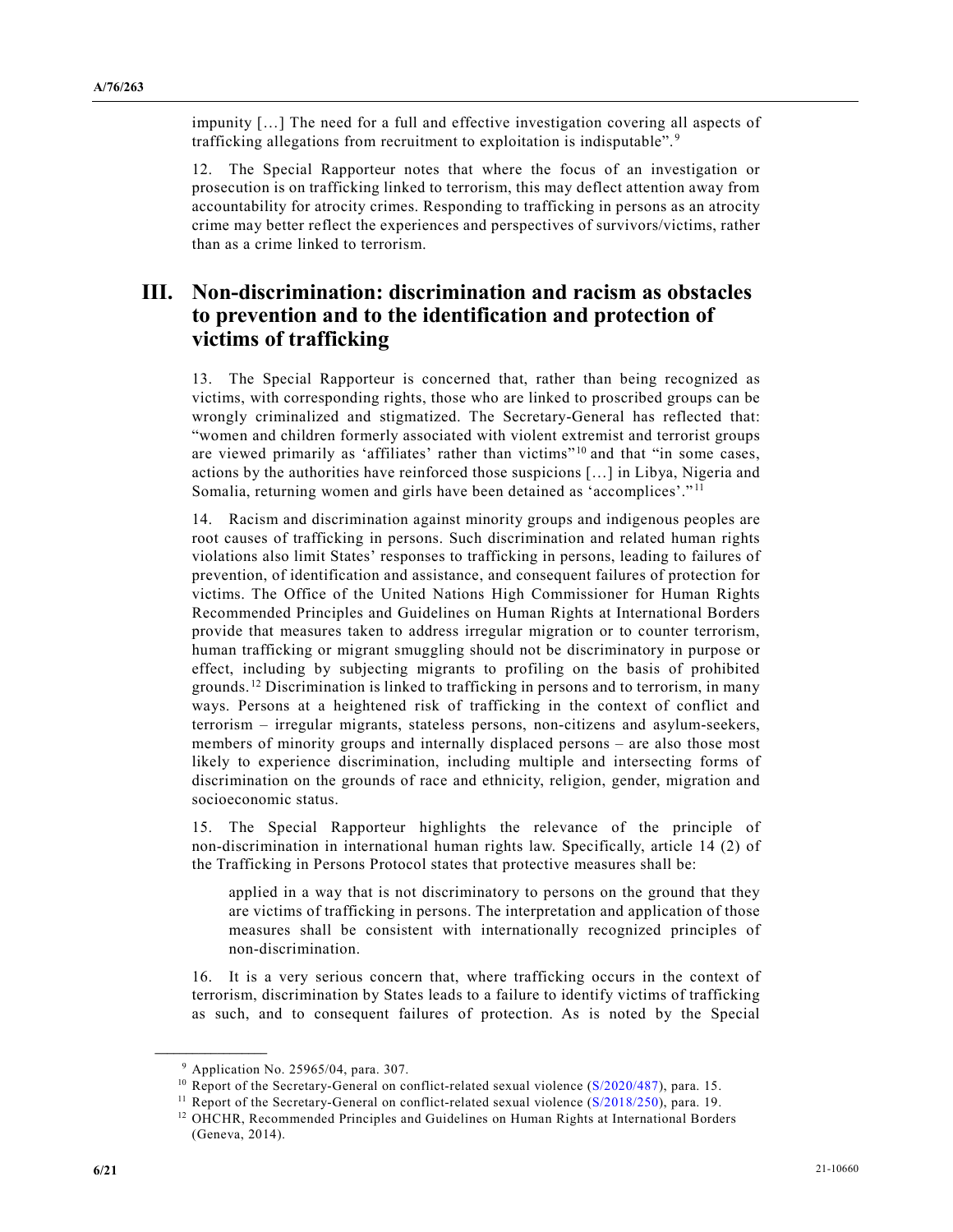Rapporteur in her comments on the draft general recommendation No. 36 of the Committee on the Elimination of Racial Discrimination on preventing and combating racial profiling by law enforcement officials, racial profiling may lead to a failure on the part of States to identify victims of trafficking and to ensure compliance with the obligation of non-punishment of victims of trafficking. [13](#page-6-0)

#### **IV. Recognizing all forms of trafficking in persons and purposes of exploitation**

17. The Special Rapporteur notes that the prevention and elimination of trafficking in persons by proscribed groups is frequently included in actions to address sexual and gender-based violence in conflict situations. In his report on the seventh review of the Global Counter-Terrorism Strategy, the Secretary-General addresses sexual violence as a tactic of terrorism, as linked to the strategic objectives, tactics and ideology of certain terrorist groups and used as an instrument to increase their power by supporting financing and recruitment and through the destruction of communities. In paragraph 29 of its resolution [2467 \(2019\),](https://undocs.org/en/S/RES/2467(2019)) the Security Council requests the Counter-Terrorism Committee Executive Directorate to continue to include in Executive Directorate country assessments, as appropriate, information regarding Member States efforts to address the issue of trafficking in persons and its link with sexual violence in conflict and post-conflict situations committed by terrorist groups. The Security Council has also addressed trafficking in persons and terrorism in a number of country-specific resolutions. Accountability for trafficking in persons is included, for example, in paragraph 30 (d) (ii) of Security Council resolution [2584](https://undocs.org/en/S/RES/2584(2021))  [\(2021\)](https://undocs.org/en/S/RES/2584(2021)) on the situation in Mali, and listed as a priority task for the mandate of the United Nations Multidimensional Integrated Stabilization Mission in Mali (MINUSMA), as part of a wider focus on violations and abuses committed against women and children.

18. In some situations, terrorist acts may have a strong link to trafficking in persons; the forms of exploitation specified in the Trafficking in Persons Protocol are non-exhaustive, meaning that the definition can capture situations in which people are trafficked for the purpose of being exploited to carry out terrorist activities. [14](#page-6-1)

19. The Special Rapporteur notes that trafficking by proscribed groups serves multiple and interrelated purposes.[15](#page-6-2) A first set of motives includes financial incentives for proscribed groups, who have "integrated human trade into their functions for raising revenue". [16](#page-6-3) Secondly, some groups may use trafficking as a tactic of war and/or recruitment strategy. This underscores a broader strategic dimension of the traffickingterrorism nexus, going beyond a purely financial understanding of proscribed groups' involvement in human trafficking. In addition, proscribed groups might engage in human trafficking in order to achieve territorial control and to embed their networks within communities, as well as for the purposes of forced labour and servitude.<sup>[17](#page-6-4)</sup> Reports indicate several instances of trafficking by proscribed groups for a range of purposes. These include: reports of Boko Haram using children as beggars for

<span id="page-6-0"></span><sup>13</sup> Available at [https://ohchr.org/en/issues/trafficking/pages/traffickingindex.aspx.](https://ohchr.org/en/issues/trafficking/pages/traffickingindex.aspx)

<span id="page-6-1"></span><sup>14</sup> United Nations Office on Drugs and Crime (UNODC), *Countering Trafficking in Persons in Conflict Situations* (Vienna, 2018), p. xi.

<span id="page-6-2"></span><sup>15</sup> See: Organization for Security and Cooperation in Europe (OSCE), *Trafficking in Human Beings and Terrorism* (2021). Available at [https://www.osce.org/cthb/491983.](https://www.osce.org/cthb/491983)

<span id="page-6-3"></span><sup>16</sup> Nazli Avdan and Mariya Omelicheva, "Human Trafficking-Terrorism Nexus: When Violent Non-State Actors Engage in the Modern-Day Slavery" (2021), XX(X), *Journal of Conflict Resolution* 1, pp. 4-5.

<span id="page-6-4"></span><sup>17</sup> Ibid., p. 24.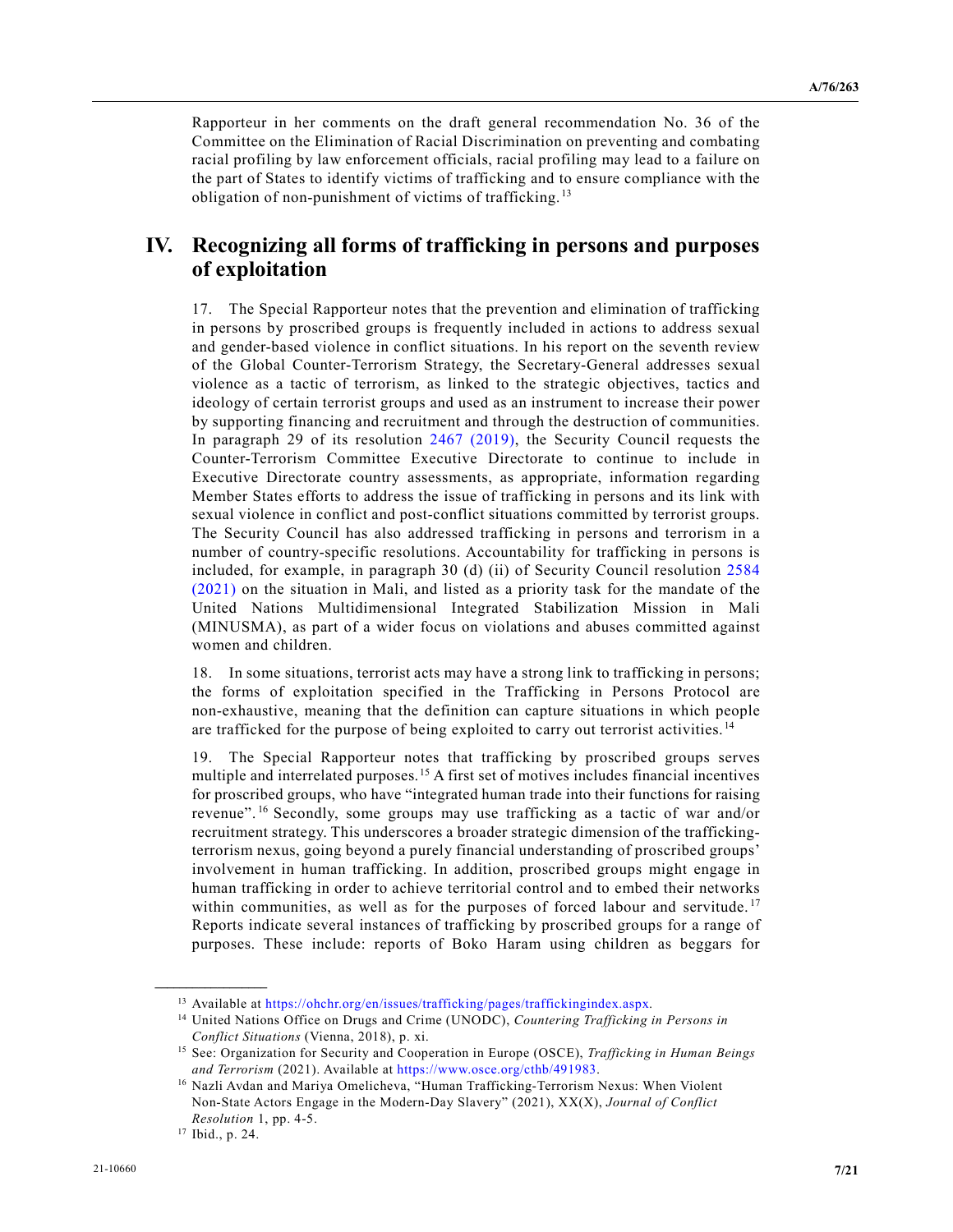fundraising; [18](#page-7-0) forced marriages in Mali by Ansar Eddine and Al-Qaida in the Islamic Maghreb; [19](#page-7-1) forced marriages of females abducted by Boko Haram, involving sexual exploitation; the trafficking of Yazidi women and girls by Da'esh for sexual exploitation and slavery.<sup>[20](#page-7-2)</sup> Other situations reported include: in Kenya, "reports of women and girls being trafficked by Al-Shabaab from the coastal regions of Kenya to Somalia, where they were forced into sexual slavery, having been deceived by false promises of work abroad";<sup>[21](#page-7-3)</sup> and in Yemen, "Concerns have [...] been raised about the linkages between migration, trafficking and sexual violence perpetrated by armed and extremist groups, following a case involving the sexual assault of 13 Ethiopian girls by traffickers in the southern governorate". [22](#page-7-4) Reports also indicate the kidnapping of migrants in Libya by militias for the purpose of forced labour (predominantly in cleaning and construction),  $^{23}$  $^{23}$  $^{23}$  for forced criminality (including for moving military equipment and ammunition), as well as for the purpose of ransom.<sup>[24](#page-7-6)</sup>

20. The Special Rapporteur emphasizes the importance of recognizing and responding effectively to all forms of trafficking in persons, and recognizing the diverse forms of exploitation that occur, including through the actions of proscribed groups. In its resolution [2388 \(2017\),](https://undocs.org/en/S/RES/2388(2017)) the Security Council specifically recognizes that: "trafficking in persons in areas affected by armed conflict and post-conflict situations can be for the purpose of various forms of exploitation, including exploitation of the prostitution of others or other forms of sexual exploitation, forced labour, slavery or practices similar to slavery, servitude or the removal of organs". Much of the United Nations action in response to trafficking in persons, however, has limited its focus to trafficking for the purpose of sexual exploitation, thereby contributing to impunity and significant gaps in accountability for other forms of trafficking carried out by proscribed groups. These gaps are evident in limited investigations or prosecutions by States for other forms of trafficking, and in the consequences for victims of other forms of trafficking, such as labour exploitation or forced criminality, who are not identified as victims and not provided with protection. These accountability gaps create a climate in which such trafficking in persons persists.

## **V. Trafficking in persons and the mandates of peacekeeping missions**

21. The Special Rapporteur notes that in addition to requiring accountability for the serious human rights violation of trafficking in persons and related violations of international humanitarian law, it is critical that access to justice for victims and survivors of trafficking in persons, as well as effective prevention and protection measures, are explicitly included in the mandates of United Nations peacekeeping missions. It is not enough to assume that such measures are included within mandate references to sexual violence in conflict or sexual and gender-based violence in conflict and post-conflict situations. The absence of explicit references fails to acknowledge or address other forms of human trafficking, creating a significant

<span id="page-7-0"></span><sup>18</sup> Financial Action Task Force and Asia/Pacific Group on Money Laundering, *Financial Flows from Human Trafficking* (Paris, 2018).

<sup>&</sup>lt;sup>19</sup> [A/HRC/22/33,](https://undocs.org/en/A/HRC/22/33) para. 34.

<span id="page-7-2"></span><span id="page-7-1"></span><sup>20</sup> [A/HRC/28/2,](https://undocs.org/en/A/HRC/28/2) paras. 746 and 775. See also [S/2018/250,](https://undocs.org/en/S/2018/250) para. 77.

<span id="page-7-3"></span><sup>21</sup> [S/2018/250,](https://undocs.org/en/S/2018/250) para. 62.

<span id="page-7-4"></span><sup>22</sup> Ibid., para. 80.

<span id="page-7-5"></span><sup>&</sup>lt;sup>23</sup> See communication LBY 6/2017, available at [https://spcommreports.ohchr.org/](https://spcommreports.ohchr.org/TMResultsBase/DownLoadPublicCommunicationFile?gId=23487) [TMResultsBase/DownLoadPublicCommunicationFile?gId=23487.](https://spcommreports.ohchr.org/TMResultsBase/DownLoadPublicCommunicationFile?gId=23487)

<span id="page-7-6"></span><sup>24</sup> Amnesty International*, "Between life and death": Refugees and Migrants trapped in Libya's Cycle of Abuse* (2020), pp. 7, 23.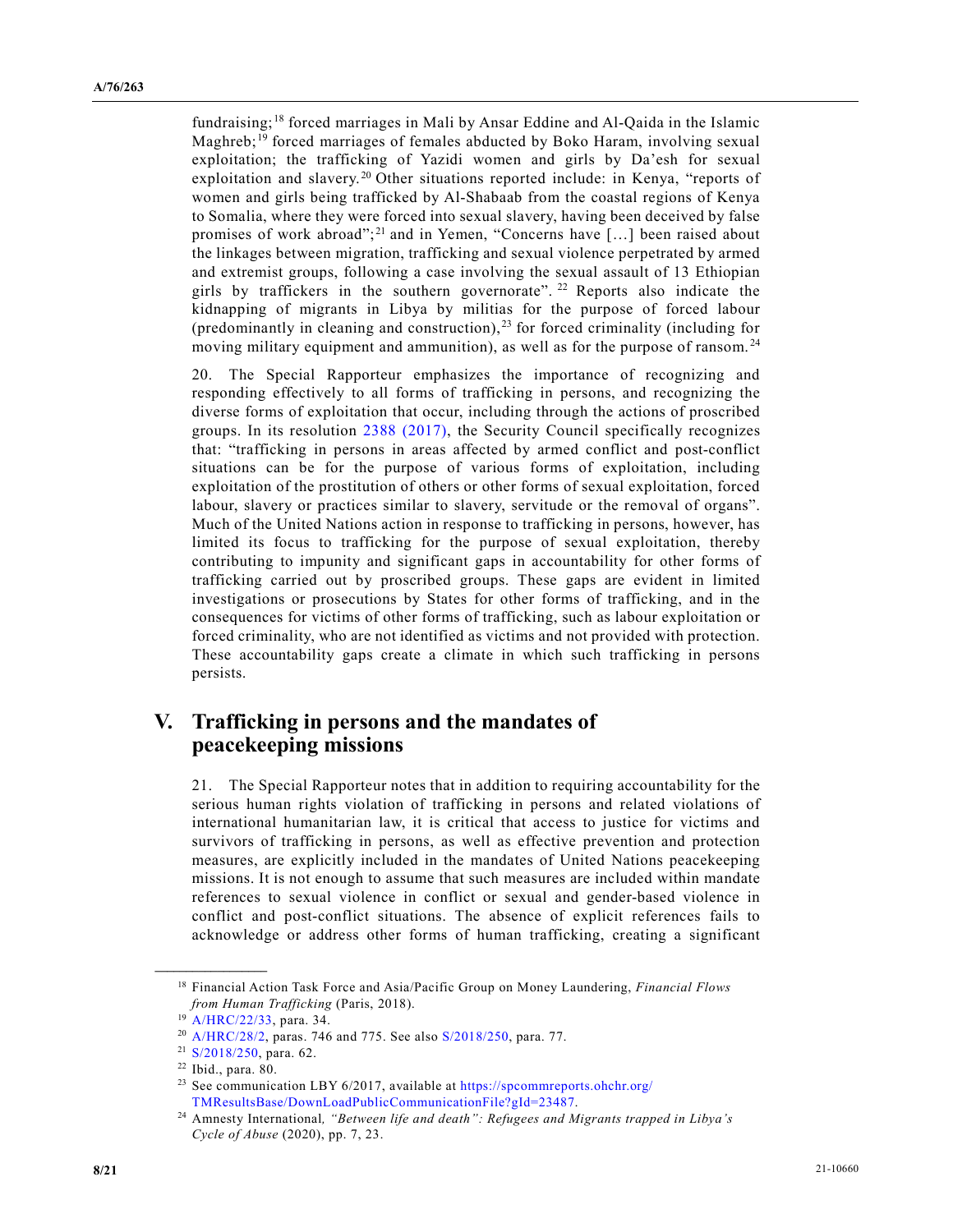accountability gap and leaving victims of other forms of exploitation without protection or effective remedies. Prevention measures are also limited, as capacitybuilding, technical assistance, training, awareness-raising and partnerships with civil society and humanitarian actors fail to address the range of forms of trafficking that may occur. The human rights of victims of trafficking and the obligations of prevention and protection must be explicitly stated in the mandates of peacekeeping missions, to ensure attention is directed at all forms of trafficking in persons and to recognize both the root causes and the indicators of all forms of exploitation.

#### **VI. Security Council resolution [1325 \(2000\)](https://undocs.org/en/S/RES/1325(2000)) and the women and peace and security agenda**

22. In paragraph 1 (h) of its resolution  $44/4$ , the Human Rights Council highlighted the importance of promoting greater synergy between anti-trafficking efforts and the women and peace and security agenda "especially by addressing the issue of trafficking in persons and its link with conflict-related sexual violence, and by stressing the key role of women's agency and participation". The adoption by the Generation Equality Forum of the Compact on Women, Peace and Security and Humanitarian Action is a timely opportunity to ensure that all forms of trafficking in persons are addressed in policy and practice in the areas of women and peace and security and of humanitarian action. It is notable that there is no explicit reference to human trafficking in the Compact, though human trafficking is implicitly included within references to sexual and gender-based crimes. This categorization, however, may limit the forms of trafficking included in the women and peace and security agenda and in humanitarian action, thereby also limiting the effectiveness and scope of prevention and protection measures. The intersections of trafficking in persons and terrorism are not addressed specifically, despite increasing references to trafficking by proscribed groups in the work of the Security Council and other United Nations bodies. These omissions reflect a continuing siloing of action to combat trafficking in persons and the women and peace and security agenda, and a failure to recognize the range of contexts within which trafficking occurs, and in which States' obligations and the human rights of victims are engaged. It is critically important that the women and peace and security agenda addresses all forms of human trafficking, including for the purposes of labour exploitation, forced marriage and forced criminality, in order to combat impunity and ensure accountability. A comprehensive approach to combating human trafficking is essential in order to fulfil the human rights of victims and to ensure the empowerment of all survivors. [25](#page-8-0)

#### **VII. Stigmatization, discrimination and the risks of using the label of terrorism**

23. The Special Rapporteur notes the risks of misusing the label of terrorism. Labelling groups as linked to terrorism may fuel racism and discrimination against religious or ethnic communities, and may be linked to violent and exclusionary state projects. In the context of human trafficking, misuse of the label of terrorist leads to further discrimination and human rights violations, including failures to identify victims of trafficking or to take effective preventive action to combat trafficking that

<span id="page-8-0"></span><sup>&</sup>lt;sup>25</sup> See also the report of the Special Rapporteur on trafficking in persons, especially women and children, with a thematic analysis of trafficking in persons in conflict and post-conflict situations: protecting victims of trafficking and people at risk of trafficking, especially women and children [\(A/71/303\)](https://undocs.org/en/A/71/303).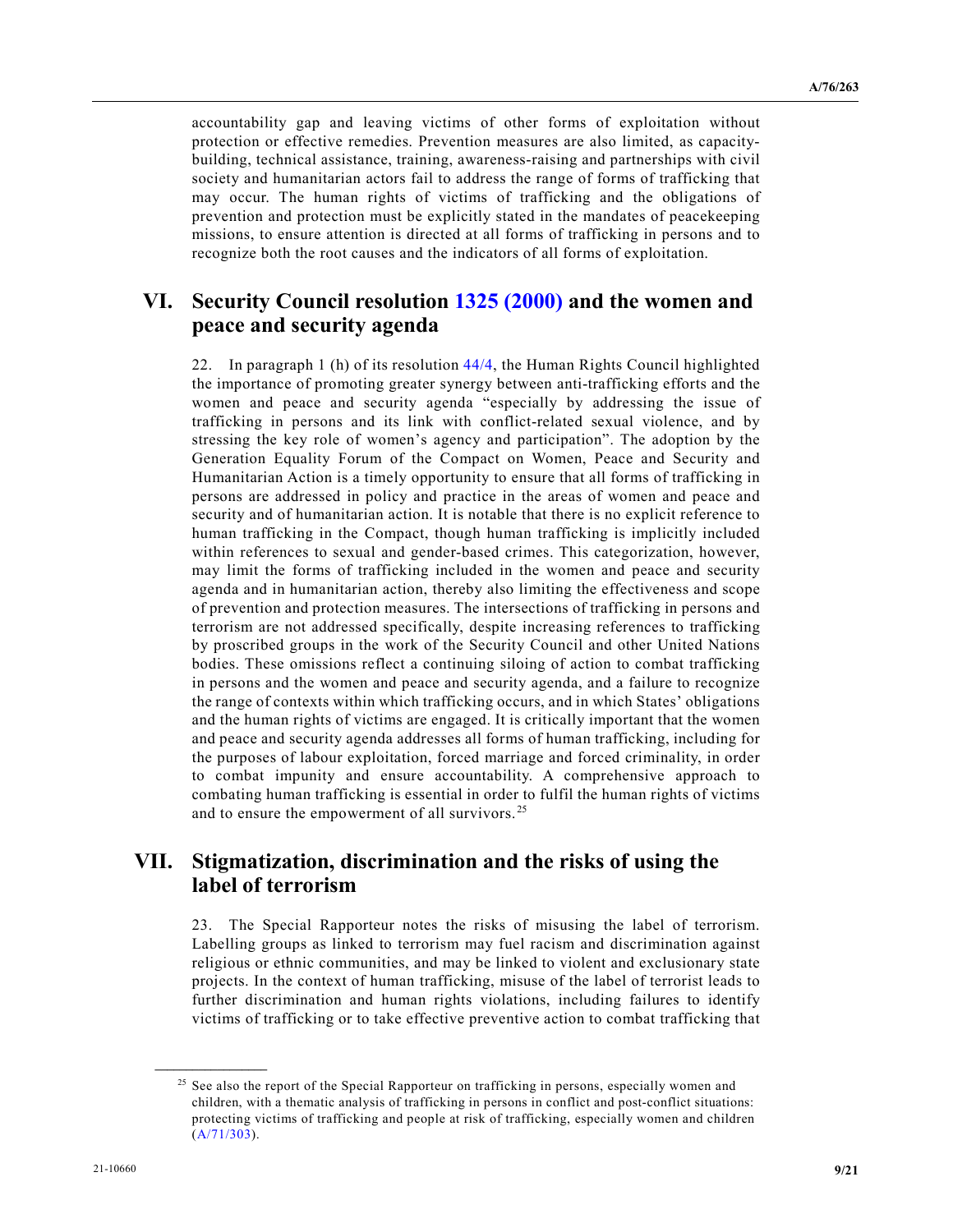targets minority ethnic or religious communities and refugees, stateless persons and internally displaced persons.

24. The Special Rapporteur would like to highlight the root causes of trafficking in persons, including discrimination, forced displacement, statelessness and poverty. The rhetoric of "terrorism" and the stigmatizing of particular groups as linked to terrorism increases the risks of trafficking and contributes to impunity for traffickers who target minority and displaced communities. In the report of the independent international fact-finding mission on Myanmar, for example, the members of the Commission noted "the association of Rohingya identity with terrorism; and the repeated allusions to illegal immigration", and cited abductions and the targeting of Rohingya communities for forced marriage and forced labour, as well as rape and other forms of sexual violence perpetrated on a massive scale. [26](#page-9-0) These incidents are also indicators of trafficking in persons, which, combined with the context of forced displacement, the arbitrary deprivation of nationality and resulting statelessness, contribute to a climate of impunity and an absence of prevention or protection for victims of trafficking. In 2019, the Committee on the Elimination of Discrimination against Women expressed concern in relation to the risks faced by Rohingya women and girls and called upon Myanmar to put in place measures against conflict-related trafficking. [27](#page-9-1) The Committee has also expressed concern that Rohingya refugee women in Bangladesh face multiple intersecting forms of discrimination and has highlighted the trafficking in Rohingya women and girls and the importance of birth registration. [28](#page-9-2)

25. A deliberate strategy of linking communities to terrorist activity can lead to punishments including the arbitrary deprivation of nationality, prosecution for immigration-related offences, detention, forced returns and exclusion from refugee status. In such contexts, States' positive obligations of due diligence, to identify victims of trafficking, to ensure protection and the effective implementation of the principle of non-punishment are not met.

## **VIII. Access to international protection**

26. The Special Rapporteur notes that fleeing from terrorist groups can also potentially lead to exploitation that in turn comprises trafficking in persons, and may give rise to claims to asylum or other forms of international protection. [29](#page-9-3) For example:

in Iraq it was found that some migrant workers fleeing areas under ISIL control, whether held captive at some point or not, were unable to leave Iraq until they had settled debts related to their initial entry into the country […]. Syrian refugees fleeing conflict have been trafficked into labour in agriculture, industry, manufacturing, catering and other sectors in States neighbouring Syria.<sup>[30](#page-9-4)</sup>

<span id="page-9-0"></span><sup>26</sup> A/HRC/39/64, paras. 38, 62 and 73.

<span id="page-9-1"></span><sup>27</sup> CEDAW/C/MMR/CO/EP/1, paras. 39–40.

<sup>28</sup> Ibid., paras. 37–40.

<span id="page-9-3"></span><span id="page-9-2"></span><sup>29</sup> Sarah Ferguson, "Fleeing Boko Haram, and Tricked into Sexual Exploitation" (United Nations Children's Fund (UNICEF), United States of America, 2020). Available at: [www.unicefusa.org/](http://www.unicefusa.org/stories/fleeing-boko-haram-and-tricked-sexual-exploitation/32525) [stories/fleeing-boko-haram-and-tricked-sexual-exploitation/32525.](http://www.unicefusa.org/stories/fleeing-boko-haram-and-tricked-sexual-exploitation/32525)

<span id="page-9-4"></span><sup>30</sup> UNODC, *Countering Trafficking in Persons in Conflict Situations*, p. 15.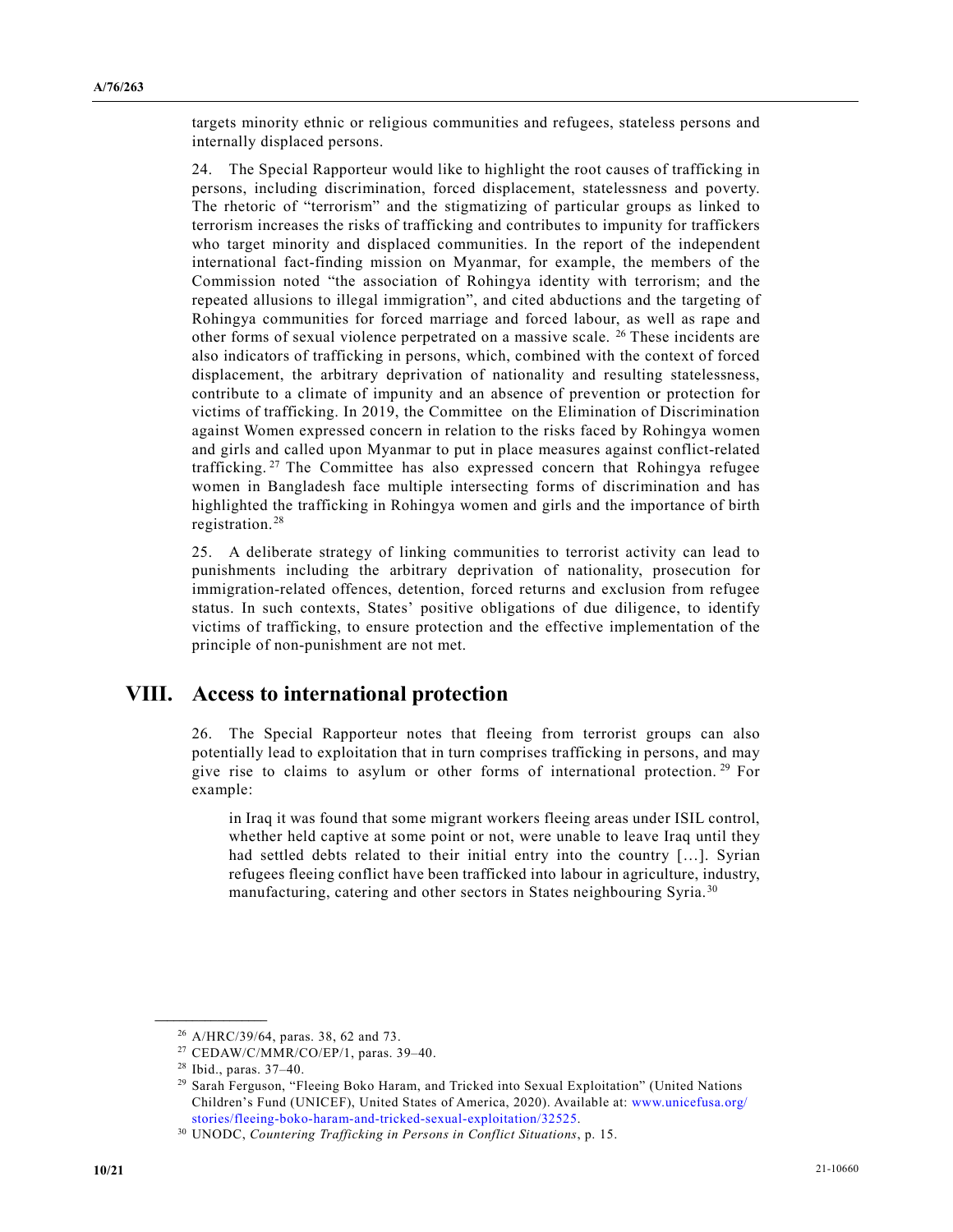# **IX. Child trafficking and terrorism**

27. The Special Rapporteur highlights the targeting of children by terrorist and violent extremist groups in circumstances that can meet the definition of child trafficking when there is an "act" (e.g., recruitment or transportation) with the specific intent or "purpose" to exploit. [31](#page-10-0) Where a victim is a child, it is not required to show "means" such as deception, use of force or coercion or "grooming". As required by international human rights law:

When the age of the victim is uncertain and there are reasons to believe that the victim is a child, he or she shall be presumed to be a child and shall be accorded special protection measures pending verification of his/her age.<sup>[32](#page-10-1)</sup>

28. As has been highlighted repeatedly, it is the State that is under a positive obligation both to protect victims of trafficking and to investigate situations of potential trafficking. Child victims are particularly vulnerable, and as with all victims of trafficking, "cannot be required to self-identify or be penalised for failing to do so". [33](#page-10-2)

29. Recruitment online through grooming processes may lead to travel abroad to join proscribed groups, for exploitation in criminal activities or for the purposes of labour and sexual exploitation. [34](#page-10-3) Multiple and intersecting forms of exploitation are common. While some children are recruited for more "traditional" forms of exploitation, like sexual exploitation and forced labour, terrorist groups also force children to be involved in criminal activities as perpetrators or accomplices in support roles. This includes the abduction of children, which "can constitute trafficking where abduction is found to include exploitation, whether for sexual, combative, terrorist or other purposes". [35](#page-10-4)

30. According to the Special Representative of the Secretary-General for children and armed conflict:

the recruitment and use of children nearly always constitutes trafficking. The action (recruitment) and purpose (exploitation) are intrinsic elements of the grave violation. [36](#page-10-5)

31. In conflict settings, children may be recruited into armed groups for the purposes of sexual slavery and exploitation and may also be exploited in supportive roles as domestic labourers, cooks, porters, messengers and lookouts. In addition to being exploited for sex or forced labour, children may also be exploited in combat roles, including for planting explosives, carrying out armed attacks and suicide bombings or as human shields. For example, child recruitment for "combat and support functions" has been carried out by the Ejército de Liberación Nacional in Colombia and the Moro National Liberation Front in the Philippines. [37](#page-10-6) Another prominent example is Da'esh, which has abducted children, including Sunni Arab and Yazidi boys, to train them in terror tactics, including beheadings and suicide missions.<sup>[38](#page-10-7)</sup>

<span id="page-10-0"></span><sup>31</sup> UNODC, *Handbook on Children Recruited and Exploited by Terrorist and Violent Extremist Groups: The Role of the Justice System* (Vienna, 2017).

<sup>&</sup>lt;sup>32</sup> Council of Europe Convention on Action against Trafficking in Human Beings, article 10 (3).

<span id="page-10-2"></span><span id="page-10-1"></span><sup>33</sup> *V.C.L. and A.N v. United Kingdom,* applications nos. 77587/12 and 74603/12, para. 199*.*

<span id="page-10-4"></span><span id="page-10-3"></span><sup>34</sup> UNODC, *Countering Trafficking in Persons in Conflict Situations*, p. 9.

<sup>35</sup> Ibid , p. x.

<span id="page-10-5"></span><sup>36</sup> [A/HRC/37/47,](https://undocs.org/en/A/HRC/37/47) para. 16.

<span id="page-10-6"></span><sup>37</sup> [S/2017/939,](https://undocs.org/en/S/2017/939) para. 9.

<span id="page-10-7"></span><sup>38</sup> Counter-Terrorism Committee Executive Directorate, "Identifying and exploring the nexus between human trafficking, terrorism and terrorism financing", para. 55.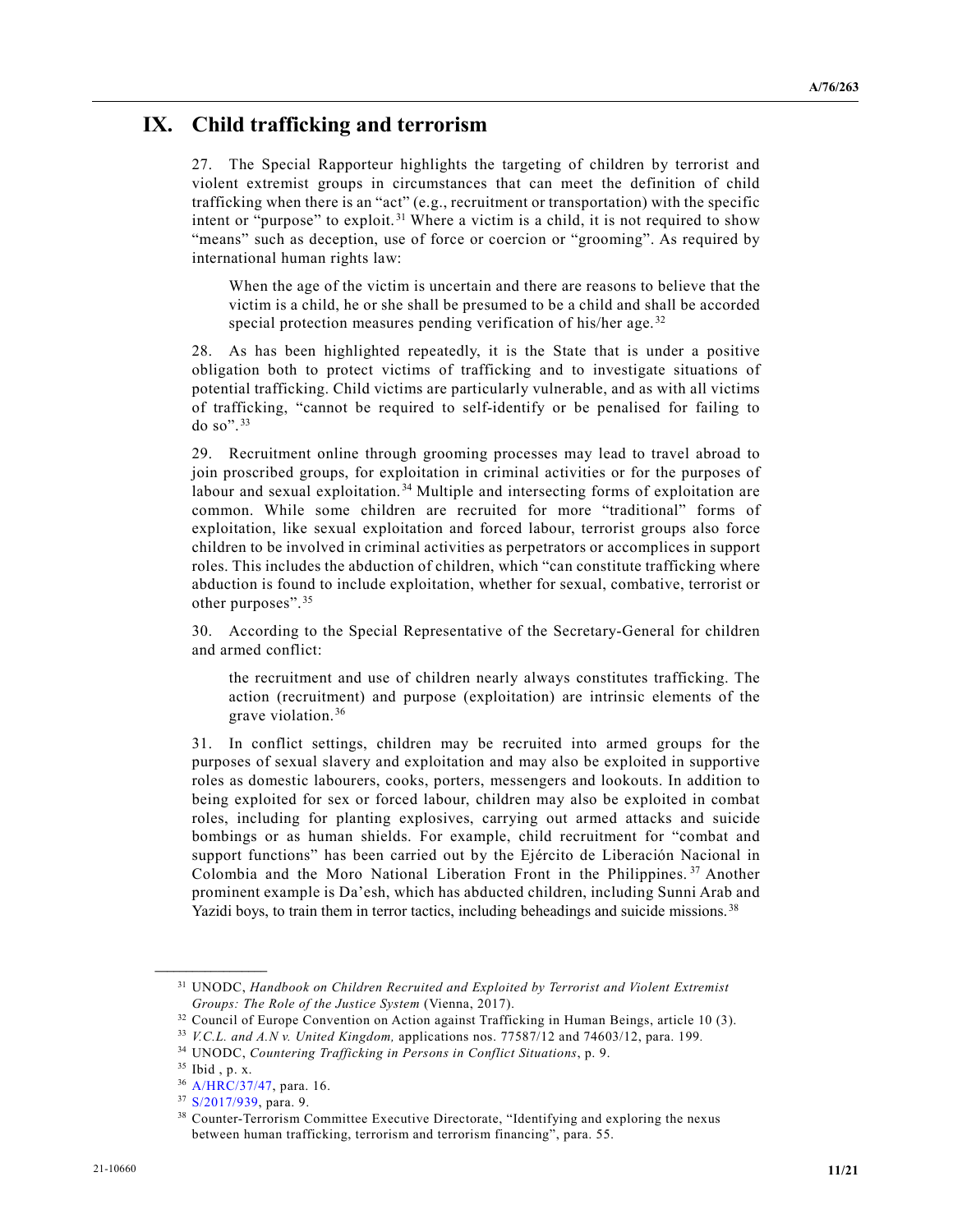32. In addition, there can be other links between trafficking in children and proscribed groups beyond recruitment and use:

For example, attacks on schools and hospitals can be used to abduct children, but those violations can also make children more vulnerable to additional abuses and violations. Destroying schools and hospitals and denying education opportunities leave children more vulnerable to trafficking and sale, as they will be forced to seek education, or even employment, elsewhere.<sup>[39](#page-11-0)</sup>

33. The Special Rapporteur highlights the urgency of ensuring that States' obligations under the Convention on the Rights of the Child and its Optional Protocols are fulfilled, including in ensuring effective action against the trafficking of children in the context of terrorism. It is noteworthy that in its resolution [75/291](https://undocs.org/en/A/RES/75/291) entitled "The United Nations Global Counter-Terrorism Strategy: seventh review", the General Assembly again strongly condemns "the violations and abuses committed by terrorist groups against children in all circumstances, including killing and maiming, abduction and rape and other forms of sexual violence, noting that such violations and abuses may amount to war crimes or crimes against humanity", and urges Member States to comply with applicable obligations under the Convention on the Rights of the Child, emphasizing the importance of accountability for such abuses and violations.

34. The Special Rapporteur notes that these violations of human rights and international humanitarian law often have a cross-border dimension, which requires more effective international cooperation to strengthen prevention and response efforts. States' obligations to take effective action to prevent and respond to enforced and involuntary disappearances linked to child trafficking by proscribed groups, and to the urgent situation of missing children and missing migrants, are also relevant, though their application to the context of trafficking in persons is rarely acknowledged.

35. Of particular concern is the impact on children of the denial of humanitarian access, in particular its impact on unaccompanied and separated children. Denial of humanitarian access leaves children more vulnerable to trafficking, as they are forced into riskier situations or to move and leave areas where insufficient aid is provided. As noted previously, effective prevention and protection for children from grave violations, trafficking and sale requires "safe child-friendly spaces in places where migrants or refugees reside, including reception centres, refugee camps or informal settlements that host children and offer them space for recreation, study and rest, separated from other facilities, and […] family-based and family-like, whenever possible". [40](#page-11-1)

## **X. Applying the definition of trafficking in persons**

36. The Special Rapporteur notes that in order to detect trafficking in association with proscribed groups, it is important to recall that trafficking can occur through an exploitative process or when an exploitative situation results or is maintained without a preceding exploitative process.<sup>[41](#page-11-2)</sup> This means that both "buying or otherwise taking possession of an individual through any of the stipulated means for purposes of exploitation" and, "maintaining an individual in a situation of exploitation through

<span id="page-11-0"></span><sup>39</sup> Ibid., para. 17.

<span id="page-11-1"></span><sup>40</sup> Joint report of the Special Rapporteur on the sale and sexual exploitation of children, including child prostitution, child pornography and other child sexual abuse material and of the Special Rapporteur on trafficking in persons, especially women and children [\(A/72/164\)](https://undocs.org/en/A/72/164), para. 81 (e).

<span id="page-11-2"></span><sup>41</sup> Jayne Huckerby, "When Human Trafficking and Terrorism Connect: Dangers and Dilemmas" (*Just Security*, 22 February 2019).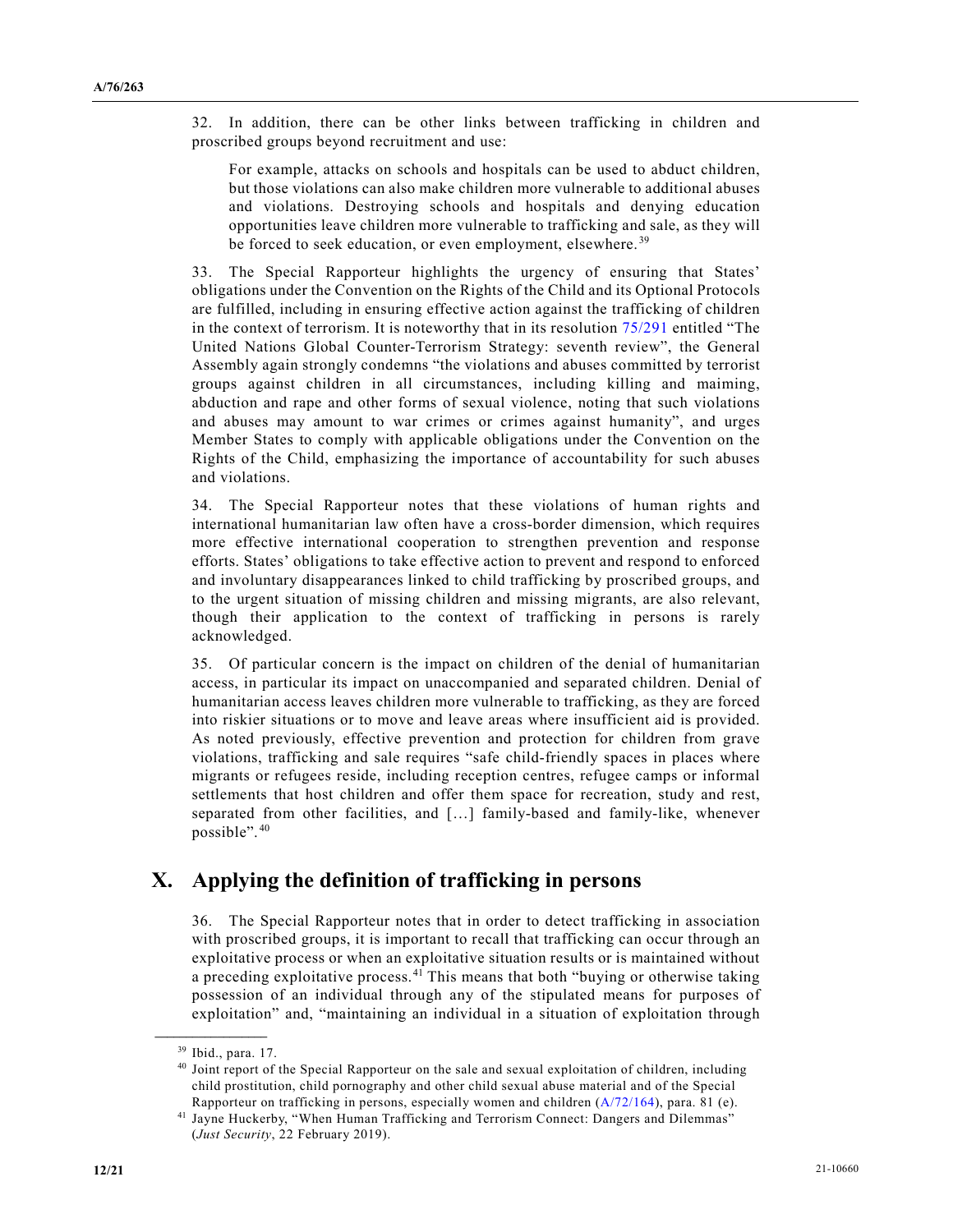any of the stipulated means" would constitute trafficking.  $42$  Recognizing how trafficking occurs in this context expands the range of terrorism-related actors who can be addressed through anti-trafficking frameworks, as "not just recruiters, brokers, and transporters, but also owners and managers, supervisors, and controllers of any place of exploitation," are brought within the potential reach of the definition of trafficking. [43](#page-12-1) One example of this in the context of terrorism is when a "[w]oman harbours young Yazidi girls and women abducted by armed groups while they are auctioned online". [44](#page-12-2)

37. A change of circumstances may result in a relationship or marriage, that was freely agreed to, becoming a situation of trafficking for the purpose of sexual exploitation, forced marriage, labour exploitation or forced criminality. The possibility of such change of circumstances was explicitly recognized by the European Court of Human Rights in *Chowdury and Others v. Greece*, in which it was also noted that "prior consent" did not exclude the characterization of a situation as one of forced labour, or, as in *Chowdury*, of human trafficking. [45](#page-12-3)

38. The Special Rapporteur highlights the many subtle forms of coercion that occur in a trafficking context. Beyond instances of overt coercion or force (such as kidnapping), it is important to recognize that more subtle means may be used to traffic persons. Forced marriages, for example, can occur through any of the means enumerated in the international legal definition of trafficking. The use of deception in recruitment also requires further scrutiny. [46](#page-12-4) Abuse of a position of vulnerability may also occur. Evidence of abuse of a position of vulnerability may be located in a jurisdiction other than that in which prosecutions are taking place. Cross-border cooperation is critical to ensure such evidence is identified and made available.

39. Trafficking can occur through the emotional manipulation or coercive control of the victim, through an existing or cultivated intimate relationship. [47](#page-12-5)

## **XI. Prevention of trafficking in persons and obligations of due diligence**

40. Recognizing the nexus between trafficking in persons and terrorism requires States to ensure that the positive obligations of prevention and protection that arise under international human rights law are fulfilled. Rather than the fragmentation of anti-trafficking and counter-terrorism measures, States must ensure that trained professionals are engaged in identifying victims and potential victims of trafficking and ensuring effective protection, including non-punishment.

41. As has been noted repeatedly by the European Court of Human Rights, protection measures include facilitating the identification of victims by qualified persons and assisting victims in their physical, psychological and social recovery. [48](#page-12-6) These obligations equally apply where the purpose of exploitation is forced criminality, and also apply in the context of trafficking by proscribed groups. In

<span id="page-12-0"></span><sup>42</sup> Anne T. Gallagher, *The International Law of Human Trafficking* (Cambridge University Press, 2010), p. 30.

<span id="page-12-1"></span><sup>43</sup> Ibid.

<span id="page-12-2"></span><sup>44</sup> UNODC, *Countering Trafficking in Persons in Conflict Situations*, p. 9.

<span id="page-12-3"></span><sup>45</sup> European Court of Human Rights, *Chowdury and Others v. Greece* (application no. 21884/15), judgment of 30 March 2017, para. 96.

<span id="page-12-4"></span><sup>46</sup> Counter-Terrorism Committee Executive Directorate, "Identifying and exploring the nexus between human trafficking, terrorism and terrorism financing", para. 74.

<span id="page-12-5"></span><sup>47</sup> UNODC, *Female Victims of Trafficking for Sexual Exploitation as Defendants: A Case Law Analysis* (2020), p. 51.

<span id="page-12-6"></span><sup>48</sup> *Chowdury and Others v. Greece*, para. 110.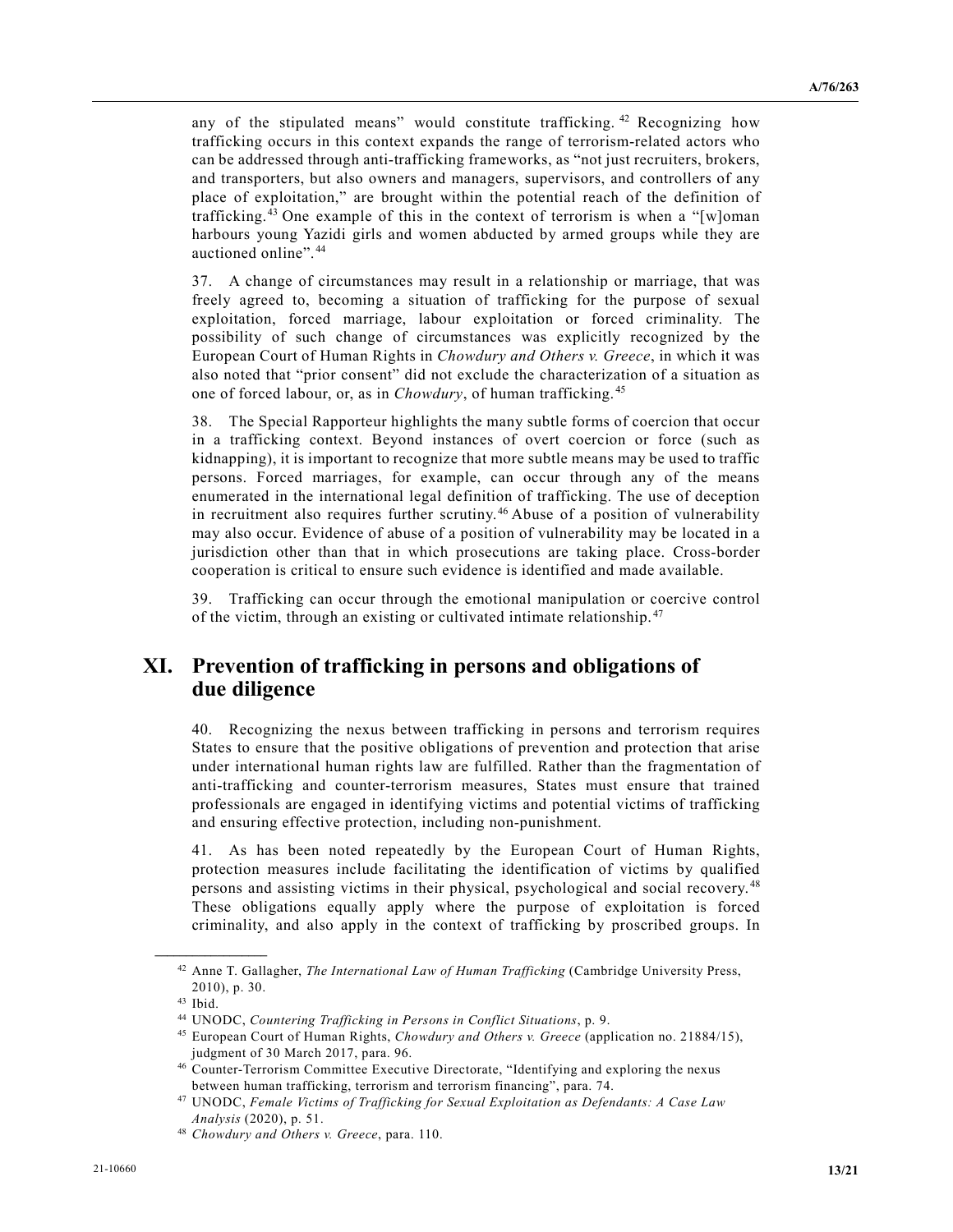practice, however, there is a failure to ensure that such obligations are fulfilled, where victims or potential victims appear to be linked to or affiliated with designated terrorist groups, and do not easily fit the prevalent stereotypes of a trafficked person.

42. States' obligations of prevention in relation to trafficking in persons require that due diligence is exercised in preventing recruitment in home countries in the context of transnational trafficking, as well as ensuring the effective application of extraterritorial human rights obligations to prevent trafficking and retrafficking (e.g., when someone is retrafficked through forced marriage in an area under the control of a proscribed group). In addition, States have relevant prevention obligations for those fleeing terrorist groups and at risk of exploitation. For example, in paragraph 16 of its resolution [2388 \(2017\),](https://undocs.org/en/S/RES/2388(2017)) the Security Council:

*Encourages* Member States, in particular transit and destination States receiving persons forcibly displaced by armed conflict, to develop and use early-warning and early-screening frameworks of potential or imminent risk of trafficking in persons to proactively and expediently detect victims and persons vulnerable to trafficking, with special attention to women and children, especially those unaccompanied;

43. The Special Rapporteur notes the relevance of States' obligations of due diligence in the context of trafficking by proscribed groups and in the context of trafficking for the purpose of exploitation in criminal activities, including terrorism. In order to fulfil such obligations, States must ensure that trained and qualified professionals with expertise in all forms of human trafficking are involved in the identification of victims of both trafficking and terrorism, so as to avoid the siloing of trafficking expertise away from investigations of the activities of proscribed groups, and to recognize the diverse indicators of trafficking: "To give one example, while security officials may see a destroyed or ISIS-confiscated passport as evidence of fealty to ISIS, anti-trafficking expertise would query if this created conditions tantamount to an involuntary stay." [49](#page-13-0) Ensuring that trained and qualified professionals with expertise in identification of victims of trafficking are part of investigative teams, and that indicators of trafficking are incorporated into training on investigations of terrorism, is critical. The principle of non-discrimination, the requirement to ensure the best interests of the child as a priority, and States' obligations to ensure the effective protection of the rights of the child as recognized under international law, continue to apply without exception in the context of trafficking by proscribed groups, and in all actions to address the intersections of trafficking and terrorism.

#### **XII. Trafficking in persons, abductions and kidnapping for ransom**

44. The Special Rapporteur highlights the need for greater attention to the relationship between trafficking linked to terrorism and kidnapping for ransom, [50](#page-13-1) and the related human rights obligations that arise therefrom, including States' obligations of due diligence in prevention and protection, as well as in ensuring effective access to remedies. It has been noted that terrorist groups may treat captured individuals as "[m]erchandise to be sold and re-sold" or as "[a] means to secure ransom payment".<sup>[51](#page-13-2)</sup>

<span id="page-13-1"></span><span id="page-13-0"></span><sup>49</sup> Jayne Huckerby, "When Terrorists Traffic Their Recruits" (*Just Security*, 15 March 2021).

<sup>50</sup> UNODC, *Countering Trafficking in Persons in Conflict Situations*, p. xi. See also communication EGY 10/2012, available at: [https://spcommreports.ohchr.org/TMResultsBase/](https://spcommreports.ohchr.org/TMResultsBase/DownLoadPublicCommunicationFile?gId=15162) [DownLoadPublicCommunicationFile?gId=15162.](https://spcommreports.ohchr.org/TMResultsBase/DownLoadPublicCommunicationFile?gId=15162)

<span id="page-13-2"></span><sup>&</sup>lt;sup>51</sup> Counter-Terrorism Committee Executive Directorate, "Identifying and exploring the nexus between human trafficking, terrorism and terrorism financing", para. 42.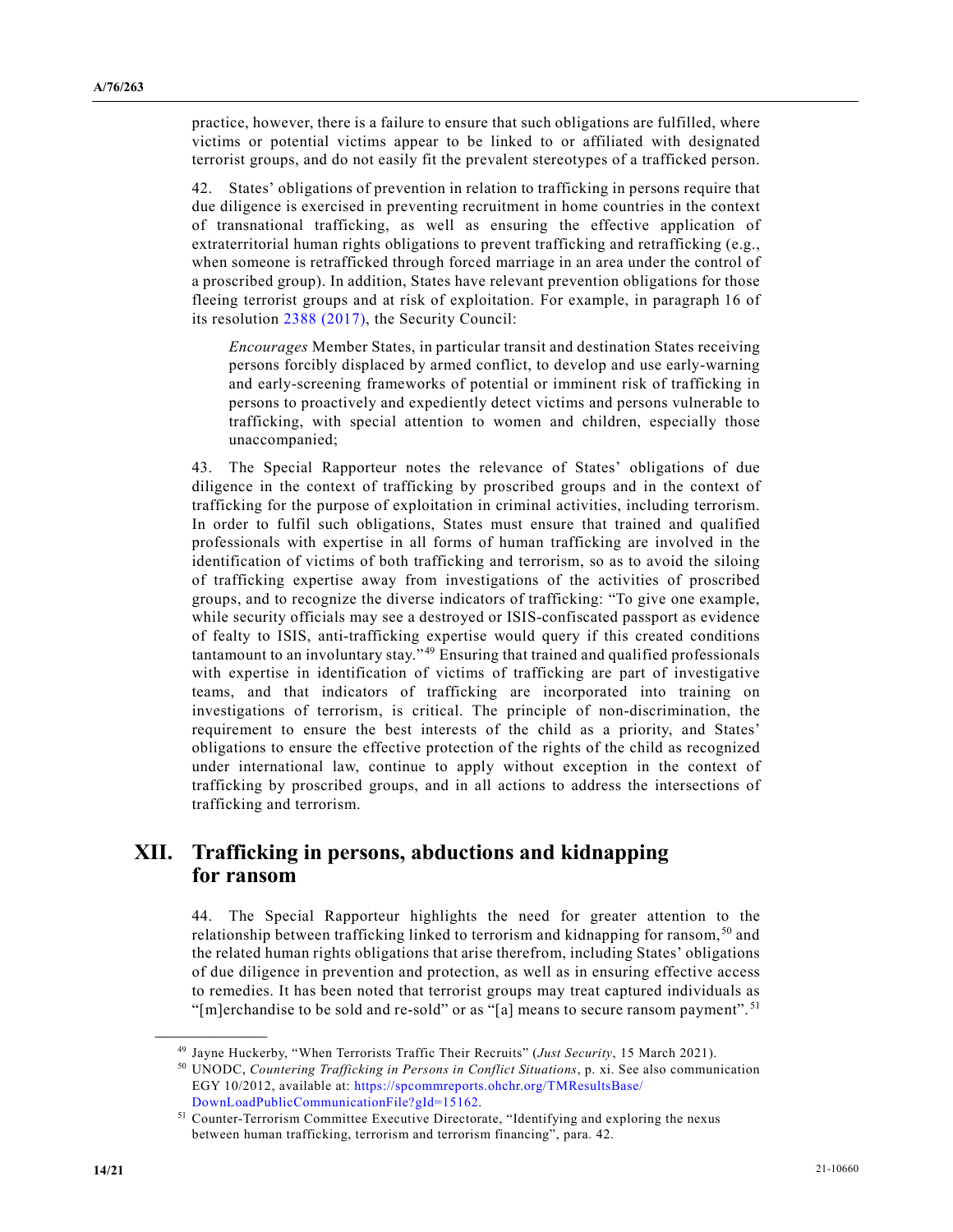It is noted also that threats of sexual violence by non-State armed groups, including terrorist groups, may be used to extract ransom payments from the families of abducted women and girls, and in this way, "[t]rafficking for the purpose of sexual slavery or sexual exploitation […] contributes to the funding and sustainment of criminal and terrorist groups". [52](#page-14-0) In the case of abductions perpetrated by Boko Haram, for example, they "blur the distinction between human trafficking and kidnapping for ransom". [53](#page-14-1)

45. The links between abductions, kidnapping for ransom and risks of trafficking, especially targeting children, has been the subject of a joint urgent appeal to Nigeria by several special procedures mandate holders. [54](#page-14-2) In the appeal, they note Security Council resolution [2427 \(2018\),](https://undocs.org/en/S/RES/2427(2018)) its condemnation of the human rights abuses and violations of international humanitarian law committed by all non-State armed groups, including those who commit acts of terrorism, including abuses and violations such as mass abductions and sexual and gender-based violence, particularly targeting girls, and Security Council resolution [2467 \(2019\),](https://undocs.org/en/S/RES/2467(2019)) which highlights the potential impact of sexual violence in conflict and post-conflict situations on men and boys.

#### **XIII. Addressing the gender dimension of trafficking in the context of terrorism: moving beyond stereotypes**

46. Despite progressively inclusive language being deployed, the "nexus between sexual violence, conflict-driven trafficking in persons and violent extremism", as addressed in Security Council resolutio[n 2331 \(2016\)](https://undocs.org/en/S/RES/2331(2016)) is understood in practice to have "continued to disproportionately affect women and girls". [55](#page-14-3) More broadly, human trafficking continues to be understood as affecting women and girls in particular, and as being predominantly concerned with sexual exploitation. While men and boys are more likely to be viewed as autonomous agents and, in the context of terrorism, as willing participants in terrorist activities, women (and girls) are more likely to be seen as more vulnerable to being coerced into exploitation, as well as association with proscribed groups. The perpetuation of gender stereotypes in anti-trafficking responses hinders the timely and correct identification of victims, and reinforces the invisibility of certain categories of trafficked persons, including men and boys. [56](#page-14-4) This invisibility not only contributes to the further stigmatization of men and boys, but it also results in the deprioritization of programmes and services dedicated to male victims. A failure to identify victims of trafficking and to ensure effective protection is evident where women and girls do not fit the dominant stereotypes of a victim of trafficking, in particular in the context of exploitation for the purpose of criminal activities of terrorist groups. These failings may be evident even where there is

<span id="page-14-1"></span><span id="page-14-0"></span><sup>52</sup> [S/2016/496,](https://undocs.org/en/S/2016/496) annex, p. 3.

<sup>53</sup> Counter-Terrorism Committee Executive Directorate, "Identifying and exploring the nexus between human trafficking, terrorism and terrorism financing", para. 87.

<span id="page-14-2"></span><sup>54</sup> See communication NGA 1/2021, available a[t https://spcommreports.ohchr.org/TMResultsBase/](https://spcommreports.ohchr.org/TMResultsBase/DownLoadPublicCommunicationFile?gId=26060) [DownLoadPublicCommunicationFile?gId=26060;](https://spcommreports.ohchr.org/TMResultsBase/DownLoadPublicCommunicationFile?gId=26060) and press release, "Nigeria: Children traumatised by abduction need urgent rehabilitation, say UN experts" (3 March 2021), available at [https://www.ohchr.org/en/NewsEvents/Pages/DisplayNews.aspx?NewsID=26830&LangID=E.](https://www.ohchr.org/en/NewsEvents/Pages/DisplayNews.aspx?NewsID=26830&LangID=E) See also the report of the Special Rapporteurs on the right of everyone to the enjoyment of the highest attainable standard of physical and mental health, on the sale of children, child prostitution and child pornography and on contemporary forms of slavery, including its causes and consequences on their joint visit to Nigeria [\(A/HRC/32/32/Add.2\)](https://undocs.org/en/A/HRC/32/32/Add.2).

<span id="page-14-3"></span><sup>&</sup>lt;sup>55</sup> [S/2021/312,](https://undocs.org/en/S/2021/312) para. 13.

<span id="page-14-4"></span><sup>56</sup> See[: A/HRC/38/45,](https://undocs.org/en/A/HRC/38/45) para. 38; see also Noemi Magugliani, "Trafficked adult men, gendered constructions of vulnerability, and access to protection", PhD dissertation, National University of Ireland Galway, 2021.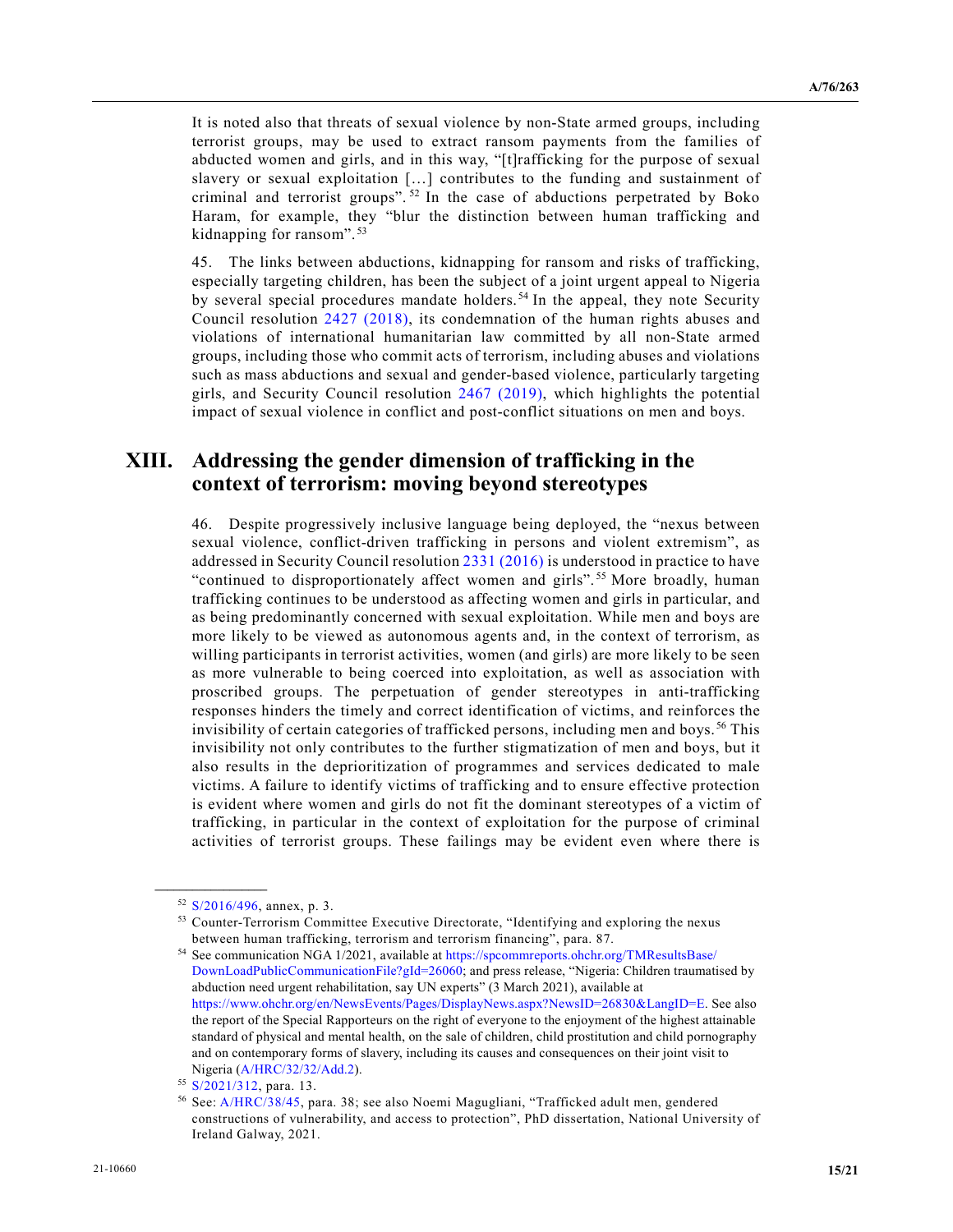credible evidence of trafficking, yet victims or potential victims are not identified as such.

47. The Special Rapporteur notes that it is important to reflect on the potential for anti-trafficking measures to be complicit in reinforcing gender inequalities and in limiting women's and girls' agency. In its general recommendation No. 38, the Committee on the Elimination of Discrimination against Women highlights that the causes, consequences and experiences of trafficking differ for young girls, for adolescent girls and for adult women and calls upon States parties "to address the full spectrum of those differences, ensuring age-appropriate and child-centred antitrafficking response measures, where appropriate". There is a risk that women are assumed to be a homogenous group, and a risk also that anti-trafficking actions conflate women and girls, thereby reinforcing potentially damaging stereotypes of the "ideal victim". This potential is particularly relevant in the context of human trafficking measures, where the tendency to slide into protective measures is ever present and frequently works against the recognition of trafficked persons as bearers of rights. Prioritizing the protection of women, on the basis of their perceived vulnerability, continues to be a core motivating impulse in the anti-trafficking movement, at both the national and international levels. The normative re-emergence of this protective impulse may limit the trafficked woman's agency and mobility. It also hinders the identification of victims of trafficking who do not fit dominant stereotypes of a vulnerable victim, and whose testimonies are not considered credible. The Special Rapporteur highlights the obligation on States to ensure that identification procedures recognize the possible impact of psychological trauma on a victim's ability to consistently and clearly relate the circumstances of exploitation. [57](#page-15-0)

## **XIV. Role of civil society and human rights defenders**

48. The Special Rapporteur notes the importance of partnerships with civil society in all anti-trafficking actions. [58](#page-15-1) An enabling environment for civil society and the effective protection of human rights defenders, including those working with victims of trafficking, must be ensured without discrimination. It is critical to ensure that counter-terrorism measures do not lead to restrictions on civil society. The labelling of human rights defenders as "terrorists" or linked to terrorist groups, including through criminalizing the work of non-governmental organizations and overreach in respect of terrorism financing rules, undermines their important work in protecting the rights of trafficked persons, including in conflict, migration and forced displacement settings.

## **XV. Extraterritorial obligations and obligations of repatriation**

49. The Special Rapporteur notes the strict obligation imposed on States parties to the Trafficking in Persons Protocol, article 8 (1):

The State Party of which a victim of trafficking in persons is a national or in which the person had the right of permanent residence at the time of entry into the territory of the receiving State Party shall facilitate and accept, with due regard for the safety of that person, the return of that person without undue or unreasonable delay.

50. It is noteworthy that article 8 is a strict obligation on States. Currently, however, we see a reluctance on the part of States to acknowledge this obligation of

<span id="page-15-0"></span><sup>57</sup> S*.M. v. Croatia*, application no. 60561/14, para. 80.

<span id="page-15-1"></span><sup>58</sup> Trafficking in Persons Protocol, article 9 (3).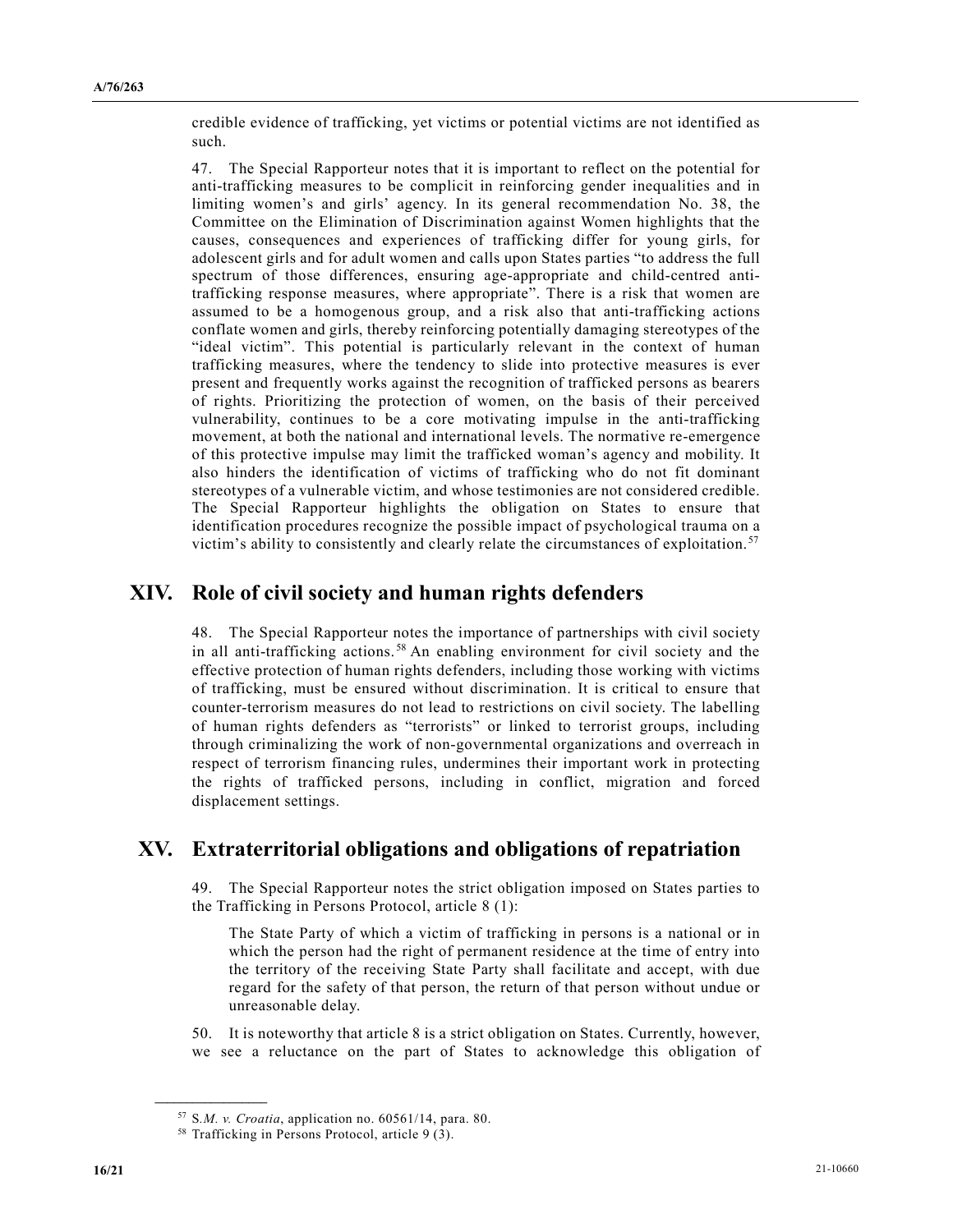repatriation, where the victim is associated with a designated terrorist group. [59](#page-16-0) States seek to avoid the obligation of repatriation by failing to meet their obligations of identification, assistance and protection of victims. A positive obligation to take operational measures arises where: "[…] the State authorities were aware, or ought to have been aware, of circumstances giving rise to a credible suspicion that an identified individual had been, or was at real and immediate risk of being, trafficked". [60](#page-16-1) A failure to take appropriate measures within the scope of their powers to remove the individual from that situation or risk violates a State's obligations under international human rights law. [61](#page-16-2) While these obligations are well established as a matter of international law, we continue to see a reluctance on the part of States to take operational measures in relation to victims of trafficking linked to proscribed groups.

51. The Committee on the Rights of the Child, in its concluding observations on the combined fifth and sixth periodic reports of Belgium, noted "the State party's decision to provide assistance for the repatriation of Belgian children under the age of 10 years of foreign terrorist fighters located in the Syrian Arab Republic or Iraq", [62](#page-16-3) and recommended that the State party:

promptly facilitate the repatriation of all Belgian children and, wherever possible, their families, regardless of age or the degree of suspected involvement in the armed conflict and in compliance with article 9 of the Convention<sup>[63](#page-16-4)</sup>

52. The Committee Against Torture, in March 2020, issued a decision on provisional measures in a complaint brought by CB against Belgium. Specifically, the Committee requested that Belgium: (a) provide [CB] with the necessary documents for her repatriation, organized by the Government or a humanitarian organization; and (b) take any other measure useful and reasonably within its powers to protect actively the physical and psychological integrity of CB. [64](#page-16-5) In a decision on admissibility in *L.H., L.H., D.A, C.D. and A.F. v France* (30 September 2020), the Committee on the Rights of the Child specifically addressed the issue of whether the State Party has competence *ratione personae* over the children detained in the camps in north-eastern Syrian Arab Republic.<sup>[65](#page-16-6)</sup> In its decision upholding admissibility, the Committee recalled that, under the Convention, States have the obligation to respect and ensure the rights of the children within their jurisdiction, but the Convention does not limit a State's jurisdiction to "territory". [66](#page-16-7) Territorial jurisdiction, it was noted, was deliberately left out of article 2 (1) of the Convention.<sup>[67](#page-16-8)</sup> Of particular relevance to the positive obligations of States in relation to their nationals who are victims of trafficking is the Committee's conclusion that a State may have jurisdiction in respect of acts that are performed, or that produce effects, outside its national borders. Citing joint general comment No. 4 of the Committee on the Protection of the Rights of All Migrant Workers and Members of Their Families/No. 23 of the Committee on the

<span id="page-16-0"></span><sup>&</sup>lt;sup>59</sup> See submission by the Special Rapporteur on trafficking in persons, especially women and children, in the cases of *H.F. and M.F. v. France* (App. No. 24384/19) and *J.D. and A.D. v. France* (App. No. 44234/20) before the European Court of Human Rights.

<span id="page-16-1"></span><sup>60</sup> *V.C.L. and A.N. v. United Kingdom,* applications nos. 74603/12 and no. 77587/12, judgment of 16 February 2021, para. 152.

<sup>61</sup> *Rantsev v. Cyprus and Russia* (application no. 25965/04), judgment of 7 January 2010, para. 286.

<span id="page-16-4"></span><span id="page-16-3"></span><span id="page-16-2"></span><sup>62</sup> [CRC/C/BEL/CO/5-6,](https://undocs.org/en/CRC/C/BEL/CO/5-6) para. 50.

<sup>63</sup> Ibid., para. 50 (b).

<span id="page-16-5"></span><sup>64</sup> Committee against Torture, communication regarding complaint 993/2020 (6 March 2020) G/SO 229/31 BEL(3).

<span id="page-16-6"></span><sup>65</sup> [CRC/C/85/D/79/2019–](https://undocs.org/en/CRC/C/85/D/79/2019)[CRC/C/85/D/109/2019](https://undocs.org/en/CRC/C/85/D/109/2019) (2020).

<span id="page-16-7"></span><sup>66</sup> Ibid., para. 9.6.

<span id="page-16-8"></span><sup>67</sup> See Office of the United Nations High Commissioner for Human Rights, *Legislative History of the Convention on the Rights of the Child: Volume I* (New York and Geneva, United Nations, 2007), pp. 332–333.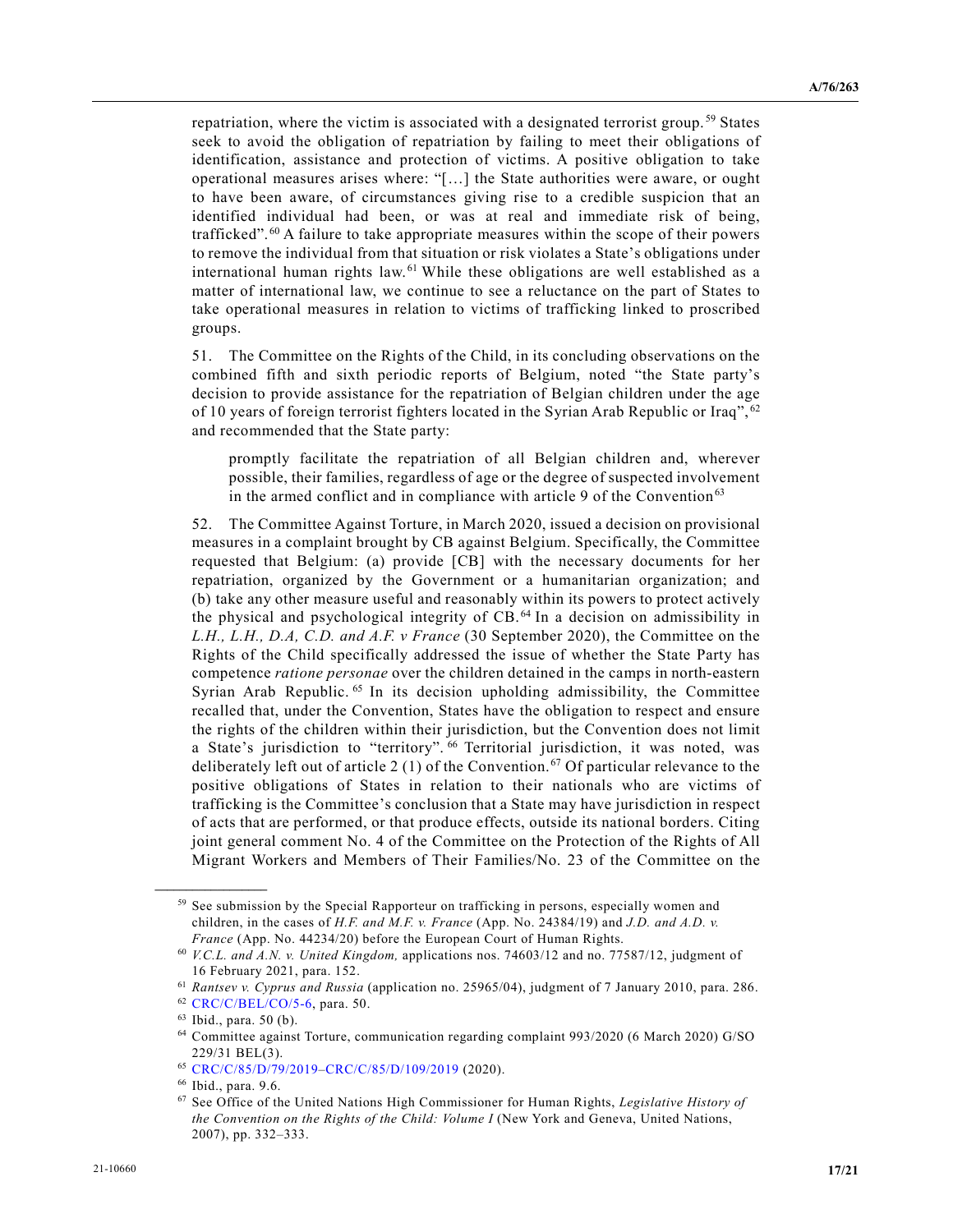Rights of the Child  $(2017)$ ,  $^{68}$  the Committee stated that States should take extraterritorial responsibility for the protection of children who are their nationals outside their territory through child-sensitive, rights-based consular protection. [69](#page-17-1) Ultimately, the Committee concluded that the State party, as the State of the children's nationality, has the capability and the power to protect the rights of the children in question by taking action to repatriate them or provide other consular responses. The relevant circumstances cited by the Committee include:

[...] the State party's rapport with the Kurdish authorities, the latter's willingness to cooperate and the fact that the State party has already repatriated at least 17 French children from the camps in Syrian Kurdistan since March 2019. [70](#page-17-2)

#### **XVI. The principle of non-punishment of victims of trafficking**

53. The Special Rapporteur notes the central importance of the principle of non-punishment of victims of trafficking when considering the rights of children detained for association with armed groups, including designated terrorist groups. Such children should be recognized as victims of grave violations of human rights and humanitarian law.<sup>[71](#page-17-3)</sup> In its resolution  $2427$  (2018), applicable to the treatment of children associated or allegedly associated with all non-State armed groups, including those who commit acts of terrorism, the Security Council called for the establishment of standard operating procedures to ensure their timely handover to civilian child protection actors. [72](#page-17-4) The Special Representative of the Secretary-General on violence against children has stated that:

The United Nations standpoint is that identified children should be repatriated and children born to nationals be granted citizenship. Further, such children should be considered as having been illegally recruited by violent extremist groups, and thus should be treated primarily as victims and decisions concerning them made in accordance with their best interests.<sup>[73](#page-17-5)</sup>

54. The obligations arising in international human rights law to eliminate direct, indirect and structural racial discrimination are particularly relevant to the application of the non-punishment principle.<sup>74</sup> A range of punishments applied to victims or potential victims of trafficking linked to proscribed groups have been highlighted in recent communications to States by several special procedures mandate holders<sup>[75](#page-17-7)</sup> and in my report on the implementation of the non-punishment principle  $(2021).^{76}$  $(2021).^{76}$  $(2021).^{76}$  Such forms of punishment are frequently seen in the context of unlawful acts associated

<span id="page-17-1"></span><span id="page-17-0"></span><sup>68</sup> [CMW/C/GC/4-CRC/C/GC/23.](https://undocs.org/en/CMW/C/GC/4-CRC/C/GC/23)

<sup>69</sup> [CRC/C/85/D/79/2019–](https://undocs.org/en/CRC/C/85/D/79/2019)[CRC/C/85/D/109/2019,](https://undocs.org/en/CRC/C/85/D/109/2019) para 9.6, citing paras. 17 (e) and 19 of [CMW/C/GC/4-CRC/C/GC/23.](https://undocs.org/en/CMW/C/GC/4-CRC/C/GC/23)

<span id="page-17-2"></span><sup>70</sup> [CRC/C/85/D/79/2019–](https://undocs.org/en/CRC/C/85/D/79/2019)[CRC/C/85/D/109/2019,](https://undocs.org/en/CRC/C/85/D/109/2019) para. 9.7.

<span id="page-17-3"></span><sup>71</sup> Convention on the Rights of the Child (adopted 20 November 1989; entered into force 2 September 1990), arts. 38–39. The Optional Protocol to the Convention on the Rights of the Child on the involvement of children in armed conflict (adopted 25 May 2000; entered into force 12 February 2002) is aimed at protecting children from recruitment and use in hostilities.

<span id="page-17-4"></span><sup>&</sup>lt;sup>72</sup> Of relevance also is the restorative justice focus of article 7 of the Statute of the Special Court for Sierra Leone.

<span id="page-17-5"></span><sup>73</sup> Special Representative of the Secretary-General on violence against children, "Solutions for children previously affiliated with extremist groups: an evidence base to inform repatriation, rehabilitation and reintegration" (2020), p. 6.

<span id="page-17-6"></span><sup>74</sup> [A/75/590,](https://undocs.org/en/A/75/590) paras. 55–56.

<span id="page-17-7"></span><sup>&</sup>lt;sup>75</sup> See, for example, communication GBR  $2/2021$ , available at https://spcommreports.ohchr.org/ [TMResultsBase/DownLoadPublicCommunicationFile?gId=25972.](https://spcommreports.ohchr.org/%20TMResultsBase/DownLoadPublicCommunicationFile?gId=25972)

<span id="page-17-8"></span><sup>76</sup> [A/HRC/47/34,](https://undocs.org/en/A/HRC/47/34) para. 41.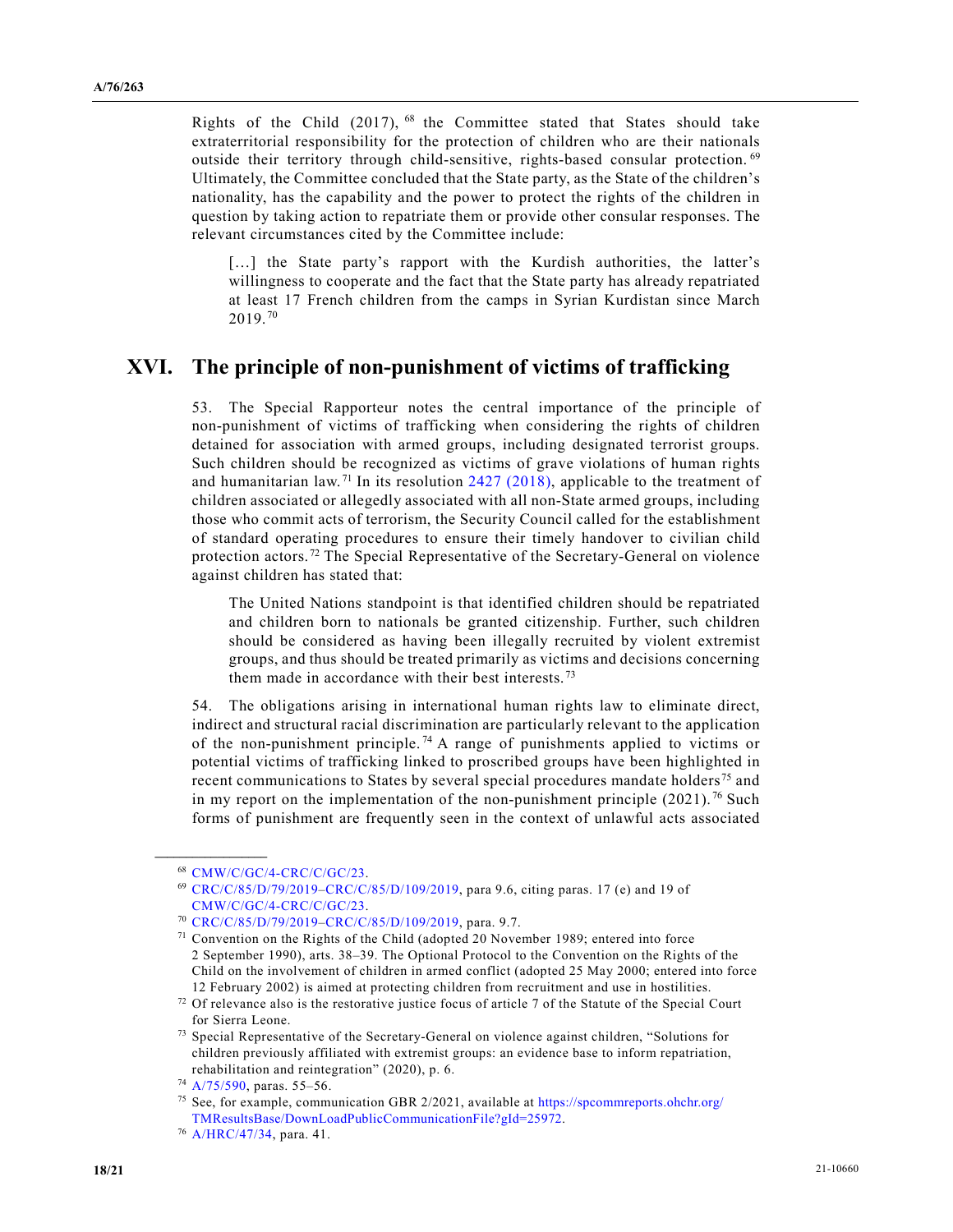with proscribed groups, and disputes in relation to trafficking for the purpose of forced criminality. In paragraph 98 of its general recommendation No. 38 (2020), the Committee on the Elimination of Discrimination against Women reiterates the importance of the non-punishment principle and the obligation of States to ensure its application to all victims without exception. Its application must comply with States' obligations of non-discrimination and positive obligations of protection, as well as with the peremptory norms prohibiting racial discrimination and protecting the right to a fair trial. The European Court of Human Rights has highlighted the relevance of the non-punishment principle to the right to a fair trial, as protected by article 6 of the European Convention on Human Rights in *V.C.L. and A.N. v. United Kingdom*. [77](#page-18-0)

#### **XVII. Conclusions and recommendations**

55. The Special Rapporteur has highlighted the importance of ensuring that survivors of trafficking inform and lead in prevention, protection, participation and relief and recovery measures, which are also the four main pillars of the women and peace and security agenda of the Security Council. The empowerment of all survivors of trafficking in persons, including in responding to trafficking by proscribed groups, is critical in ensuring that the human rights of victims of human trafficking are fulfilled without discrimination.

56. **All actions to address sexual violence in conflict should explicitly address trafficking in persons for the purposes of sexual exploitation by proscribed groups.**

57. **All peacekeeping mandates should explicitly include measures to combat all forms of trafficking in persons by proscribed groups and linked to terrorism, through effective prevention, protection and partnership.**

58. **Recognizing the positive obligation on States to ensure timely identification of, assistance to and protection of victims, States must:**

(a) **Ensure that trafficking in persons for all purposes of exploitation are recognized, including for the purposes of forced labour, servitude, slavery or practices similar to slavery, forced marriage and forced criminality;**

(b) **Ensure that identification procedures and outreach activities are not limited by stereotypes of "ideal" victims;** 

(c) **Recognize the complex victimhood and vulnerabilities of persons trafficked by proscribed groups;** 

(d) **Give due consideration to early warning signs, including indicators of vulnerabilities to trafficking for all purposes of exploitation, especially in refugee and internally displaced persons camps and host communities affected by conflict;**

(e) **Ensure effective access to legal assistance and specialized psychological, medical and counselling support, especially on migration routes, in all situations of forced displacement and in conflict settings;**

(f) **Ensure that all relevant actors in conflict and post-conflict situations, in humanitarian settings, refugee and internally displaced persons camps, are trained to identify all forms of human trafficking, giving particular attention to indicators of trafficking for purposes of labour exploitation, forced marriage and forced criminality.**

<span id="page-18-0"></span><sup>77</sup> *V.C.L. and A.N. v. United Kingdom*, para. 200.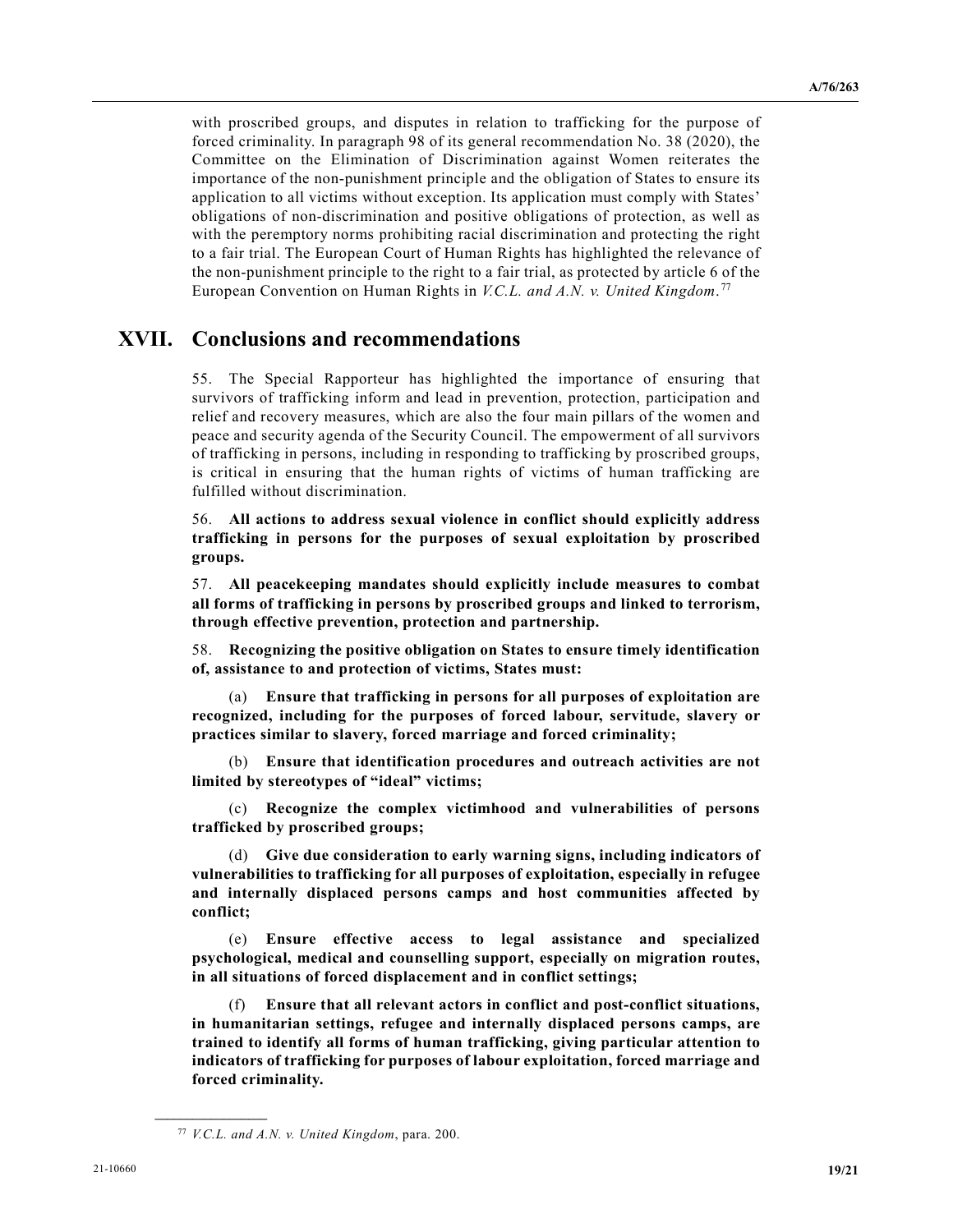59. **Recognizing the principle of non-discrimination, States must ensure:**

(a) **All victims of trafficking are identified and receive assistance and protection without discrimination on grounds such as race or ethnicity, religion, gender, disability or migration status;**

(b) **The gender dimensions of trafficking by proscribed groups are recognized, including the particular vulnerabilities of women and girls, and of men and boys, to all forms of trafficking;**

(c) **The heightened risks that may be faced by lesbian, gay, bisexual, transgender, queer and intersex persons are recognized and necessary measures taken to ensure effective prevention, assistance and protection measures.**

60. **States must ensure that measures to combat trafficking in persons are disability-inclusive and comply with the Convention on the Rights of Persons with Disabilities and with Security Council resolution [2475 \(2019\)](https://undocs.org/en/S/RES/2475(2019)) on the protection of persons with disabilities in conflict, in order to ensure effective access to justice, assistance and protection, and effective remedies.**

61. **States must ensure that victims of trafficking by proscribed groups have effective access to international protection, including asylum, and to resettlement and family reunification, without discrimination.**

62. **Pursuant to objective 10 of the Global Compact for Safe, Orderly and Regular Migration to prevent, combat and eradicate trafficking in persons, States should expand access to regular migration routes and pathways to residence and citizenship for victims of trafficking.**

63. **Recognizing that trafficking by proscribed groups may intersect with the recruitment and abduction of children and that attacks against schools and hospitals may be used as tactics to abduct or recruit children, States must take all necessary measures to:**

(a) **Strengthen child protection systems;**

(b) **Ensure protective environments for children and prioritize rehabilitation, specialized assistance and protection for child victims, including sexual and reproductive health care.**

64. **Recognizing the particular vulnerability of children and child victims of trafficking, States must:**

(a) **Ensure effective prevention and protection measures for children in situations of conflict or forced displacement, including for unaccompanied or separated children at risk of exploitation by proscribed groups;**

(b) **Ensure that children detained for association with armed groups, including proscribed groups, are recognized as victims of grave violations of human rights and humanitarian law. Recovery, reintegration and family reunification should be prioritized;**

(c) **Country-based task forces on monitoring and reporting established pursuant to Security Council resolution [1882 \(2009\)](https://undocs.org/en/S/RES/1882(2009)) should ensure that all forms of human trafficking are expressly included in monitoring and reporting processes.**

65. **States must ensure that actions taken to address trafficking in persons in the context of terrorism comply with international human rights law and international humanitarian law, and that human trafficking is not instrumentalized to enhance counter-terrorism measures that undermine human rights.**